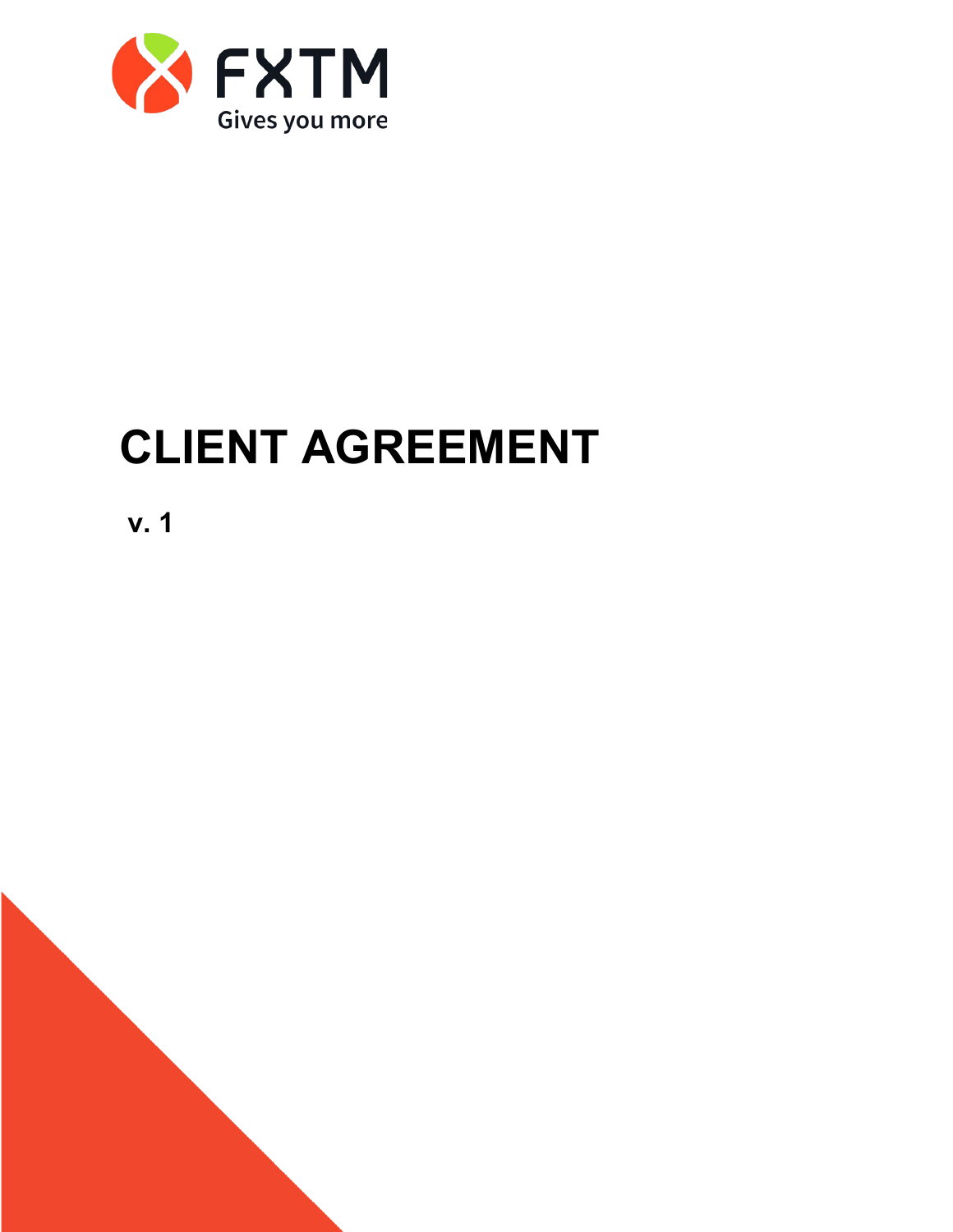

# **Contents**

| $\mathbf{1}$ .  |  |
|-----------------|--|
| 2.              |  |
| 3.              |  |
| 5.              |  |
| 6.              |  |
| 7.              |  |
| 8.              |  |
| 9.              |  |
| 10.             |  |
| 11.             |  |
| 12.             |  |
| 13.             |  |
| 14.             |  |
| 15.             |  |
| 16.             |  |
| 17 <sub>1</sub> |  |
| 18.             |  |
| 19.             |  |
| 20.             |  |
| 21.             |  |
| 22.             |  |
| 23.             |  |
| 24.             |  |
| 25.             |  |
| 26.             |  |
| 27.             |  |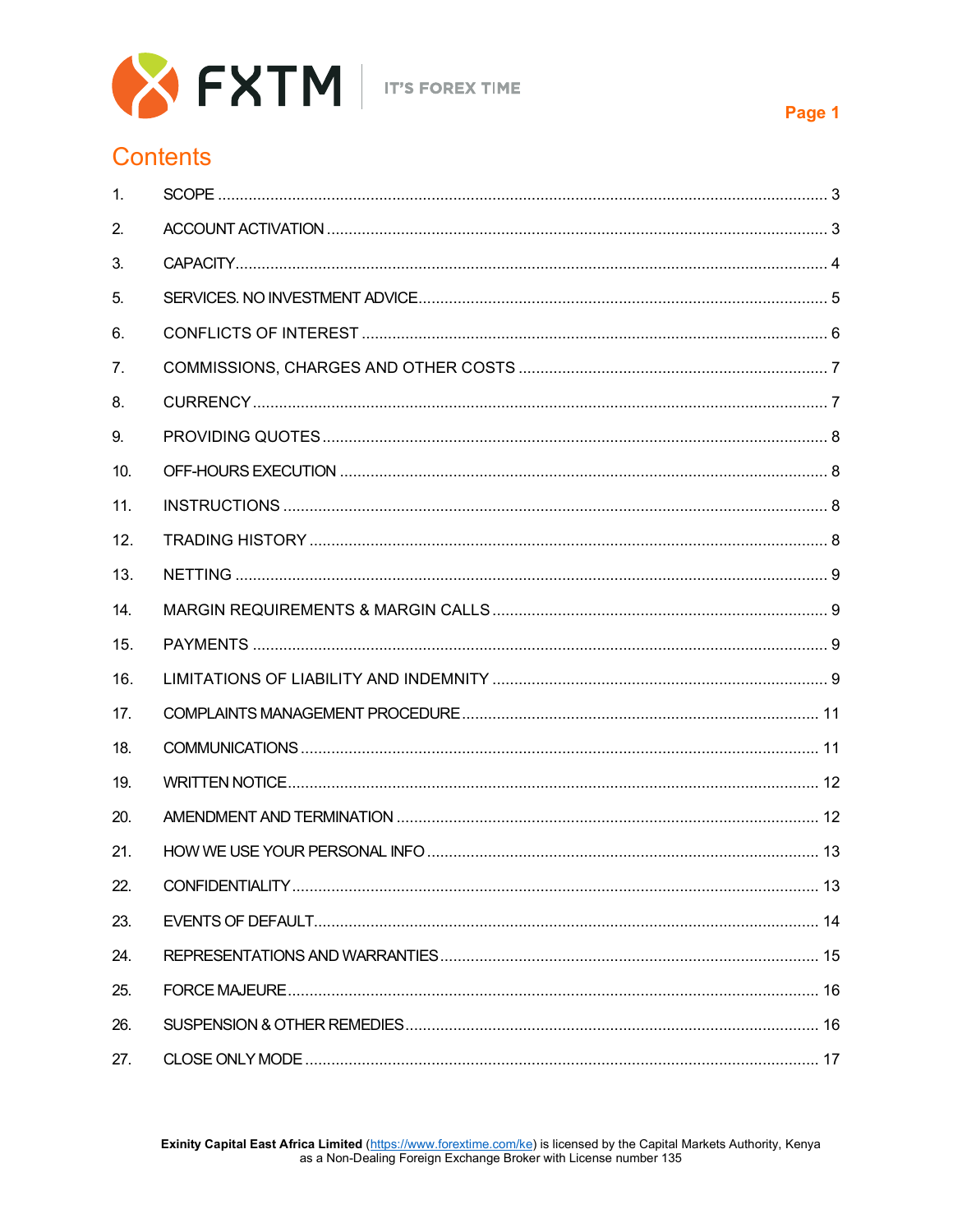

| 28. |  |
|-----|--|
| 29. |  |
| 30. |  |
| 31. |  |
| 32. |  |
| 33. |  |
| 34. |  |
| 35. |  |
| 36. |  |
| 37. |  |
| 38. |  |
| 39. |  |
| 40. |  |
| 41. |  |
| 42. |  |
| 43. |  |
| 44. |  |
|     |  |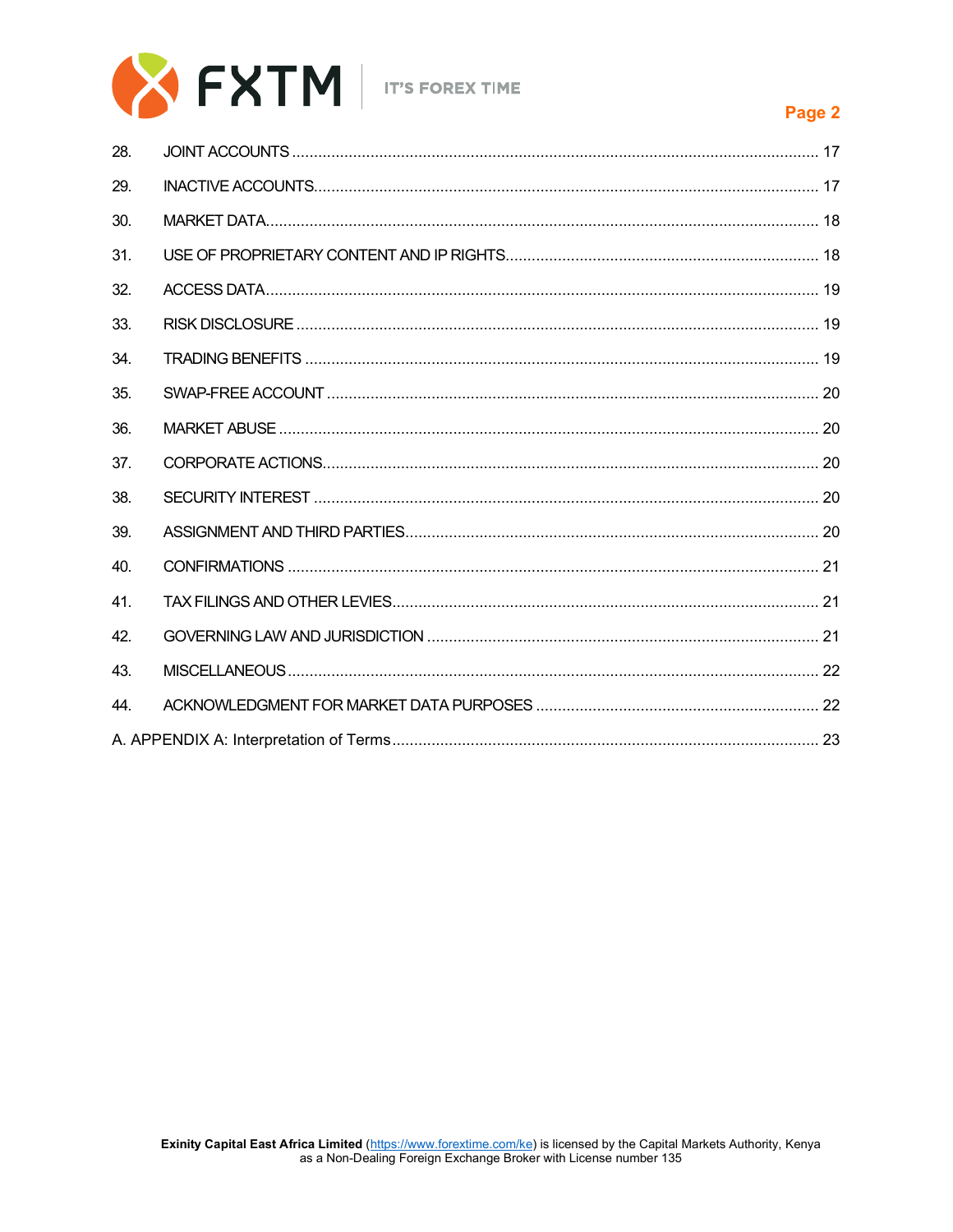

## <span id="page-3-0"></span>**1. SCOPE**

- **1.1** This Client Agreement ("Agreement") explains your rights and obligations as a "client" or a potential client of FXTM. It sets out the basis on which we will enter into Transactions with you and governs each Transaction entered into or outstanding between you and us on or after the date that this Agreement comes into effect".
- **1.2** When the Agreement mentions "FXTM" or the "Company", or "us" it refers to Exinity Capital East Africa Limited, a company registered in the Republic of Kenya and licensed by the Capital Markets Authority of Kenya as a Non-Dealing Foreign Exchange Broker with license number 135. Our company registration No. is PVT-ZQU6JE7, and our registered address is Kiganjo House, Rose Avenue, Kilimani, P.O. Box 50719 – 00200 Nairobi, Kenya.
- **1.3** This Agreement is not the only document that explains your relationship with FXTM. When you accept the terms and conditions of this Agreement you also accept the relevant Terms of Business, the Risk Disclosure, the Complaints Management Policy, the Privacy Statement, the Regulations for Non-Trading Operations, the Information on Anti-Money Laundering, the Agreement for Market Data Display Services, the NASDAQ Subscriber Agreement, the Cookie Policy as well as any other document in the "Policies & Regulation" section of the Website (collectively, the "Operative Agreements"). You should read each of them carefully before you start trading with us.
- **1.4** You can find definitions for any capitalized terms used in this Agreement in Annex A ("Interpretation of Terms").
- **1.5** The defined terms used in this Agreement are set out in Appendix A ("Interpretation of Terms"). The effective date of any Operative Agreement is the day we notify you that your Trading Account has been activated. The Operative Agreements apply to you as long as you remain a client of FXTM. Some of your obligations will still apply even after the termination of the Operative Agreements.

## <span id="page-3-1"></span>**2. ACCOUNT ACTIVATION**

- **2.1** You will receive notice that your Trading Account was activated after:
	- **(a)** you have properly completed the client registration form on the Website; and
	- **(b)** you have taken all steps required to allow us to establish and verify your identity.
- **2.2** Even if you comply with subparas 2.1.(a) and 2.1.(b) above, we will still have the absolute discretion to reject your application to become a client of FXTM.
- **2.3** To start using your Trading Account, you will be asked to make a deposit.
- **2.4** If there is a change in your name, address, nationality or gender, you should notify us of it within fourteen (14) calendar days from the date of the change.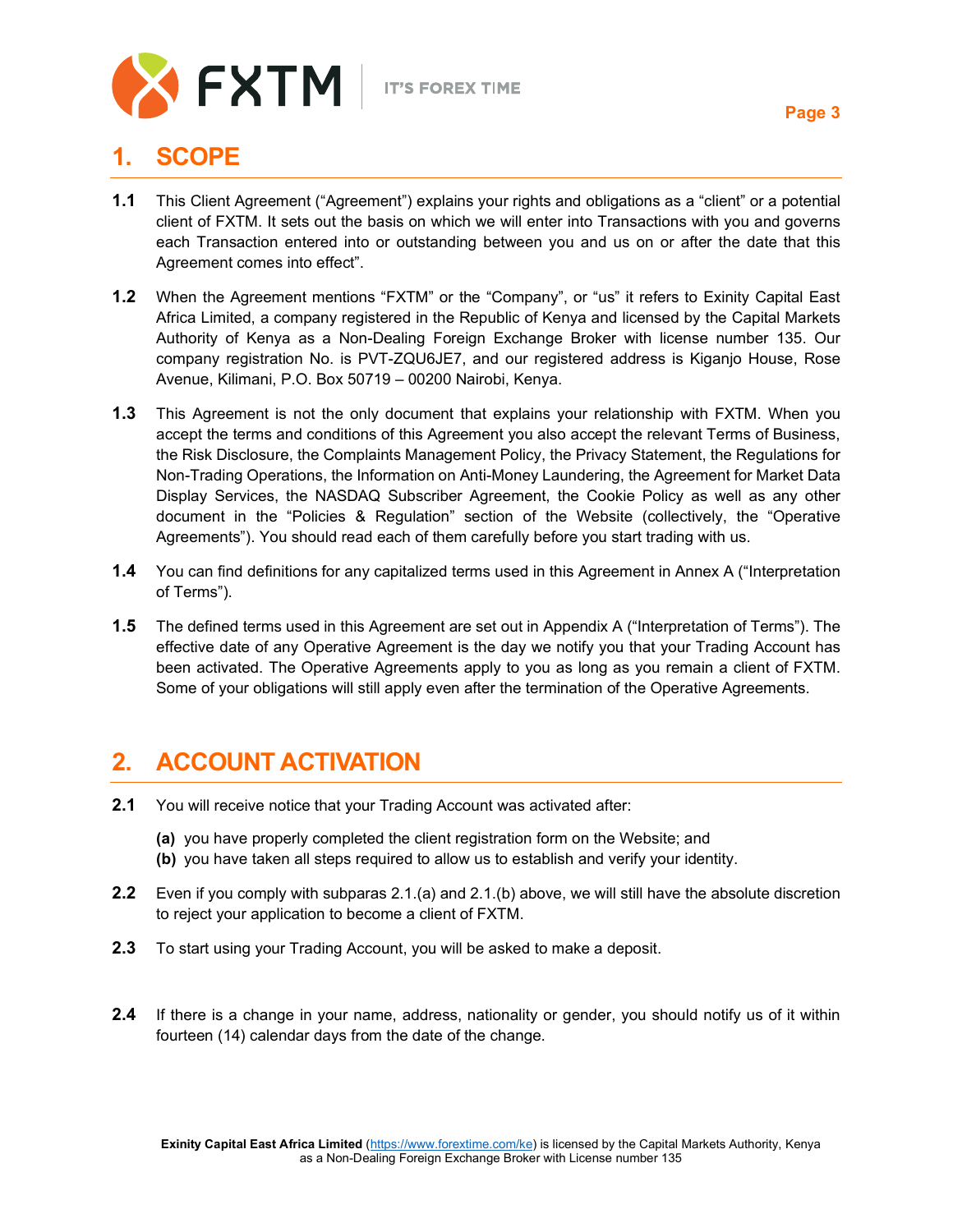

**2.5** Your application to become a client of FXTM will be rejected if you knowingly or unknowingly submit false information or make a false declaration to us. We may have to report you to the competent authorities in Kenya or elsewhere for these actions.

# <span id="page-4-0"></span>**3. CAPACITY**

- **3.1** You can become our client only if:
	- **(a)** you are an individual who is at least eighteen (18) years old or at least the legal age in your respective jurisdiction; or
	- **(b)** you are a body corporate in good standing that has the legal capacity to enter into the Operative Agreements; and
	- **(c)** you are domiciled, located, registered in a country where the distribution or use of our Instruments would not be contrary to local laws or regulations. It is your responsibility to know and comply with any local laws or regulations to which you are subject to; and
	- **(d)** you are not domiciled, located, registered in a country where we do not accept clients from.
- **3.2** You will initiate each Transaction with us as a principal and not as an agent for any undisclosed person. This means that unless we have otherwise agreed in writing, we will treat you as our client for all purposes and you will be responsible for performing your obligations under each Transaction entered into by you. If you act in connection with or on behalf of someone else, whether or not you identify that person to us, we will not accept that person as an indirect client of ours and we will accept no obligation to them unless otherwise specifically agreed by us in writing.
- **3.3** In relation to any Transaction, we will either be on the other side of it as a principal or act as an intermediary for you.
- **3.4** Stock trading may not be available to you due to country-specific restrictions.
- **3.5** To access US stock trading, you will be prompted to complete form W-8BEN (if you are an individual) or form W-8BEN-E (if you are a corporate entity). These forms remain valid for 3 (three) calendar years from the signature date and should be re-submitted after this period expires. You have an ongoing obligation to inform us about any changes in your W-8BEN/W-8 BEN-E status and re-submit the form to reflect these changes.
- **3.6** To comply with our duties under the Foreign Account Tax Compliance Act ("FATCA") and the Common Reporting Standard ("CRS"), we can request that you provide any information or documentation reasonably required and you will provide it without any delay.

## **4. CLIENT ASSETS**

**4.1** Your funds will be at all times segregated from our funds as provided for in the Applicable Regulations. In case of our insolvency, your funds will not form a part of our proprietary assets under the Applicable Regulations or the laws of Kenya on insolvency.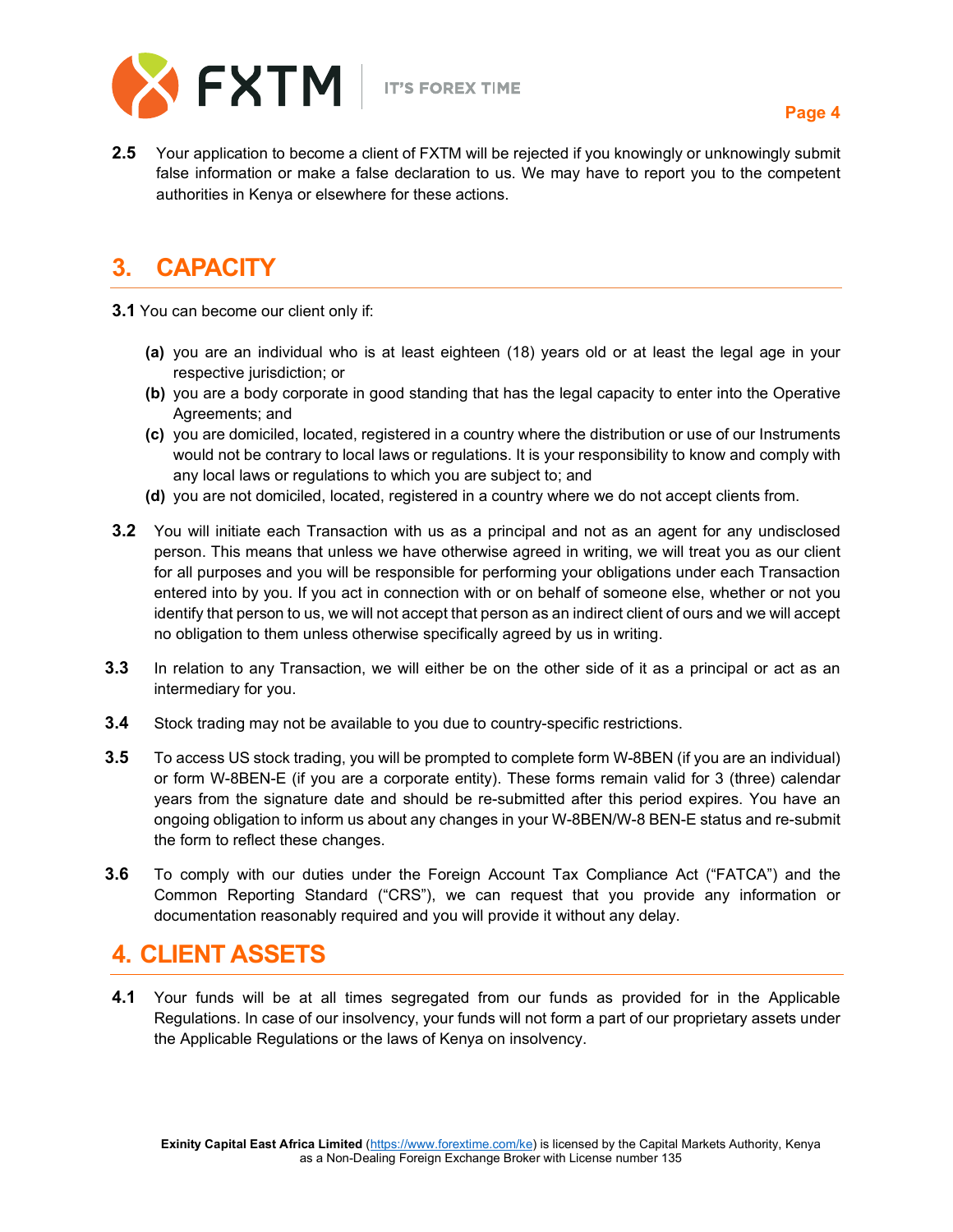

- **4.2** We are allowed to pool your funds with funds of our other clients and hold them in a segregated omnibus bank account that will be named in a manner that shows that this bank account does not hold our proprietary funds. We will use reasonable care when choosing a bank for safeguarding your funds.
- **4.3** We will reconcile our records of the client funds balances kept on the segregated omnibus bank accounts with those of the bank with a frequency that is necessary to comply with our safeguarding duties. If due to reconciliation a transfer of funds should be made to or from a segregated omnibus bank account, this transfer will be initiated on the same Business Day as the reconciliation was performed.
- **4.4** We may hold your funds in segregated omnibus accounts in banks located outside Kenya or pass your funds to an intermediate broker, settlement agent or an over-the-counter counterparty located outside Kenya to perform your Transaction. We will use reasonable care when choosing these third parties, however we cannot guarantee that your funds will receive the same level of protection as if they were held with or passed on to an entity in Kenya.
- **4.5** The rules we follow when we safeguard and safekeep your Instruments can be found in the Terms of Business.
- **4.6** At least once per year we will send you a statement of your funds and Instruments held by us unless this information has been provided to you in another periodic statement.

#### <span id="page-5-0"></span>**5. SERVICES. NO INVESTMENT ADVICE**

- **5.1** When transacting with you, we provide the following Services:
	- **(a)** reception and transmission or execution (on own account) of your Orders as a principal or as an intermediary;
	- **(b)** granting you credit to transact with an Instrument, provided that you are involved in this Transaction;
	- **(c)** safekeeping and administrating Instruments for your account, including custody and related services;
	- **(d)** providing you with access to investment research data which may be relevant to you.
- **5.2** We transact with you on an execution-only basis and will not:
	- **(a)** provide you with any form of investment advice for your planned Transactions or monitor the status of the current ones;
	- **(b)** check the suitability of the Transaction for you;
	- **(c)** make Margin Calls on your Open Positions; and
	- **(d)** close your Open Positions on our own initiative unless this is allowed by the Applicable Regulations or an Operative Agreement.
- **5.3** You will not receive any investment, legal, regulatory, tax or other form of advice from us. You should seek independent advice or rely on your own judgement, market knowledge and experience when evaluating the merits of a Transaction.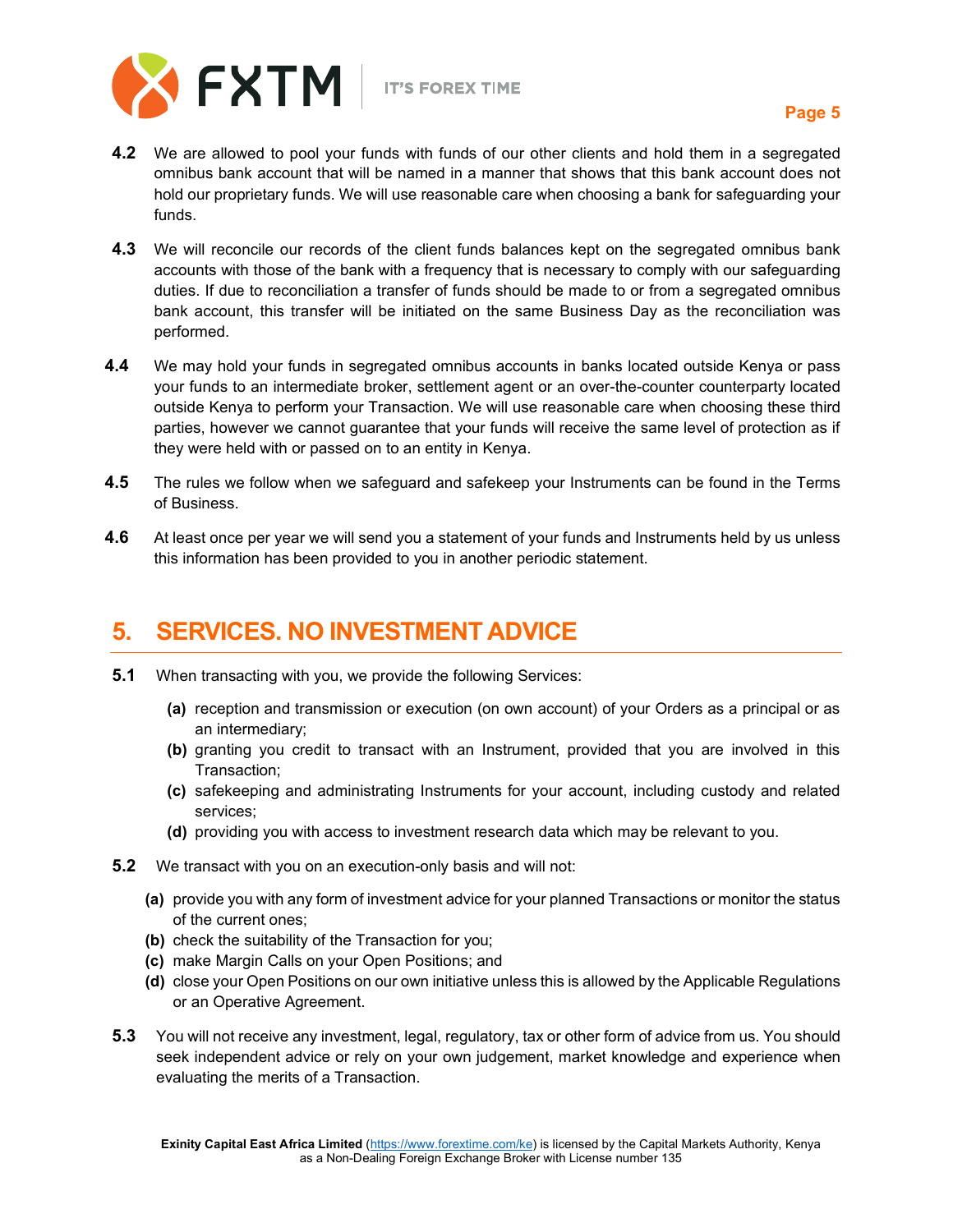

- **5.4** If an employee or a representative of FXTM expresses an opinion regarding any Instrument or Transaction, you agree that you cannot rely on such opinion, and that it will not constitute investment advice.
- **5.5** We may provide factual information about the market; or about matters of process and risk related to Transactions or Instruments which we may post on our Website. This information:
	- **(a)** is provided solely to enable you to make your own investment decisions;
	- **(b)** may be intended for a restricted category of addressees and you cannot pass it on to any person outside that category;
	- **(c)** is subject to change and may be withdrawn by us at any time without notice.
- **5.6** We give no representation or warranty as to the accuracy or the completeness of the information mentioned in Clause 5.5.
- **5.7** We may offer you the option to open and trade on a demo account. Execution in a demo account environment might lead to a different outcome than in a live one. We are not liable for any loss or other damage you may incur because of these differences in execution.
- **5.8** Upon our request, you will submit and resubmit information about yourself that we have to keep on file due to our reporting obligations to tax authorities under the relevant common reporting standard regime (incl., your address, your jurisdiction of residence, your tax identification number).

# <span id="page-6-0"></span>**6. CONFLICTS OF INTEREST**

- **6.1** When FXTM deals with you or on your behalf, FXTM itself (or and FXTM employee, officer or an associate affiliated with FXTM), may have a material interest in the outcome of your Transaction that conflicts with your interest.
- **6.2** A conflict of interest involving our clients may arise, between:
	- **(a)** our client and us;
	- **(b)** two of our clients;
	- **(c)** our client and our employees (officers, associates).
- **6.3** If there is a potential conflict of interest involving you or all of our clients, we will disclose the general nature and circumstances of this conflict before proceeding with the Transaction in question.
- **6.4** A potential conflict of interest exists in the following circumstances:
	- **(a)** we are on the other side of your Transaction as a principal trading on its own account;
	- **(b)** we may match your Transaction with that of another client by acting on his/her/its behalf as well as yours;
	- **(c)** we may deal in an Instrument which we could have covered in our factual information about the market we communicate to clients on our Website;
	- **(d)** we may provide Services to other clients concerning Transactions in a market that might be against your interests;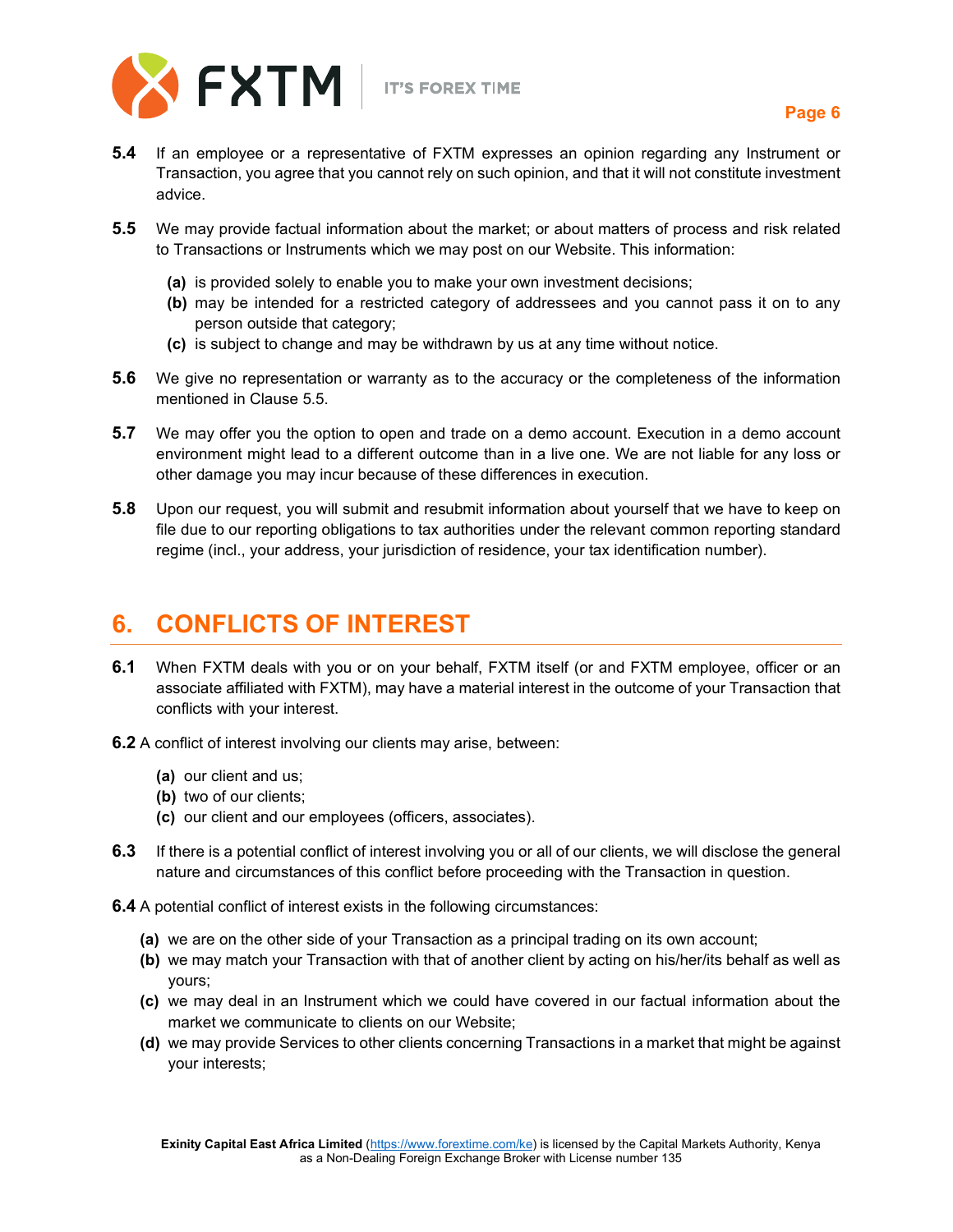

- **(e)** if you were introduced to us by an associate of ours, we may pay a fee to this associate depending on the volume of your Transactions, or under a different fee arrangement;
- **(f)** we may receive inducements (incl., non-monetary) from persons other than our clients if they are designed to enhance the quality of our Services and do not impair our ability to act in the best interests of our clients.
- **6.5** We do not receive any remuneration, discount or non-monetary benefit from third parties for routing your Orders to a particular trading venue or execution venue which would infringe the requirements on conflicts of interest or inducements.
- **6.6** You acknowledge that you are aware of the possibility that the circumstances disclosed in this Clause 6 may result in a conflict of interest and authorize us to proceed with the Transaction in question notwithstanding such conflict.

# <span id="page-7-0"></span>**7. COMMISSIONS, CHARGES AND OTHER COSTS**

- **7.1** You will pay us commissions, charges and other costs (including Spread) as they are shown in the "Trading Accounts" section of the Website. You will also cover any stamp or similar expenses related to your Transactions.
- **7.2** It is your responsibility to make yourself aware of the latest commissions, charges and other costs that we will apply as a result of your Transaction.
- **7.3** We may change commissions, charges and other costs without giving you any prior Written Notice by simply publishing the updated rates on our Website. The new rates will apply immediately after they are published.
- **7.4** We may also charge you for the provision of Market Data or any other Trading Account feature, custody and settlement services. Additional charges may be disclosed in other Operative Agreements.
- **7.5** In case you initiate a withdrawal request without any activity from the latest deposit on your Trading Account we may:
	- **(a)** charge you an equivalent amount of any deposit fees we have incurred, or
	- **(b)** 3 (three) % of the total withdrawal amount.

#### <span id="page-7-1"></span>**8. CURRENCY**

- **8.1** The amounts payable to you under the Operative Agreements are automatically converted by FXTM into the currency you chose when opening the Trading Account. For these conversions, we use the relevant exchange rate for spot dealings in the foreign exchange market.
- **8.2** We will make any other currency conversions at any rate we find appropriate, but we will consider the prevailing rates for freely convertible currencies.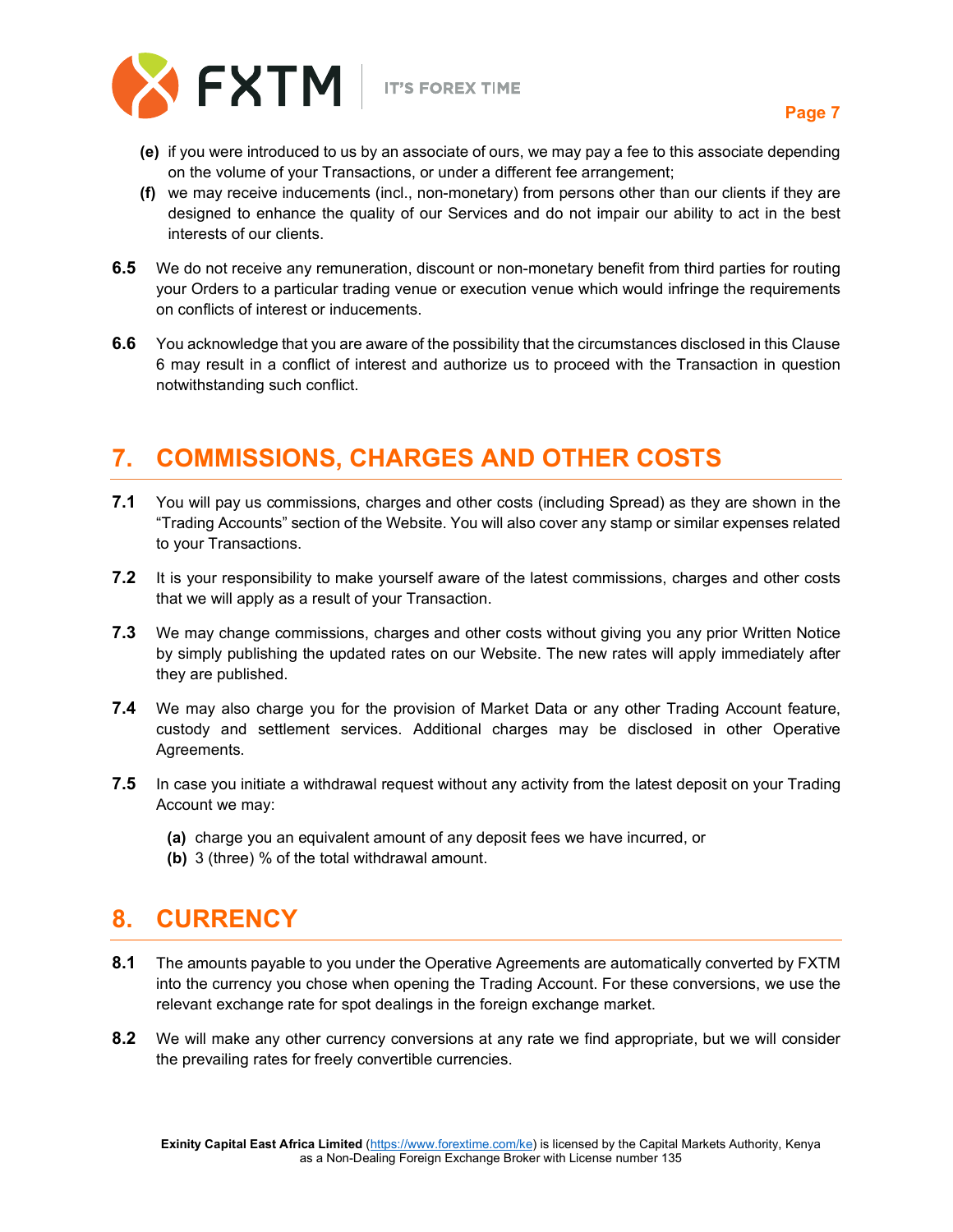

**8.3** All foreign currency exchange risks arising from any of your Transactions, or the performance of the Operative Agreements by both parties, will be borne by you.

#### <span id="page-8-0"></span>**9. PROVIDING QUOTES**

**9.1** The rules for providing Quotes for your Transactions can be found in the relevant Terms of Business.

## <span id="page-8-1"></span>**10. OFF-HOURS EXECUTION**

- **10.1** We do not execute Orders outside normal trading hours.
- **10.2** You can find normal trading hours per Instrument available on our Website. It is your responsibility to check what normal trading hours apply to your planned Transaction.
- **10.3** We may proceed to provide a Quote and execute your Order for an Instrument out of its normal trading hours, but it is your responsibility to assess how off-hours execution will impact your planned Transaction.

## <span id="page-8-2"></span>**11. INSTRUCTIONS**

**11.1** We will process your instructions in accordance with the relevant Terms of Business.

# <span id="page-8-3"></span>**12. TRADING HISTORY**

- **12.1** Your Trading Account Balance as well as any other information connected to your Transactions will be available at all times on MyFXTM. By accepting this Agreement, you agree that you will have sufficient information to manage your Trading Account and that we comply with the Capital Markets Authority, Kenya rules on client reporting requirements.
- **12.2** All records related to your instructions, Transactions, Orders as well as any other of your activities as our client will be maintained by us for seven (7) years after the date you stop being a client of FXTM.
- **12.3** We may without any Written Notice, or your consent archive the records showing your month-long trading activity into a single summarized line accessible to you on MyFXTM. We may also delete your record for any cancelled Pending Order that is older than one (1) month.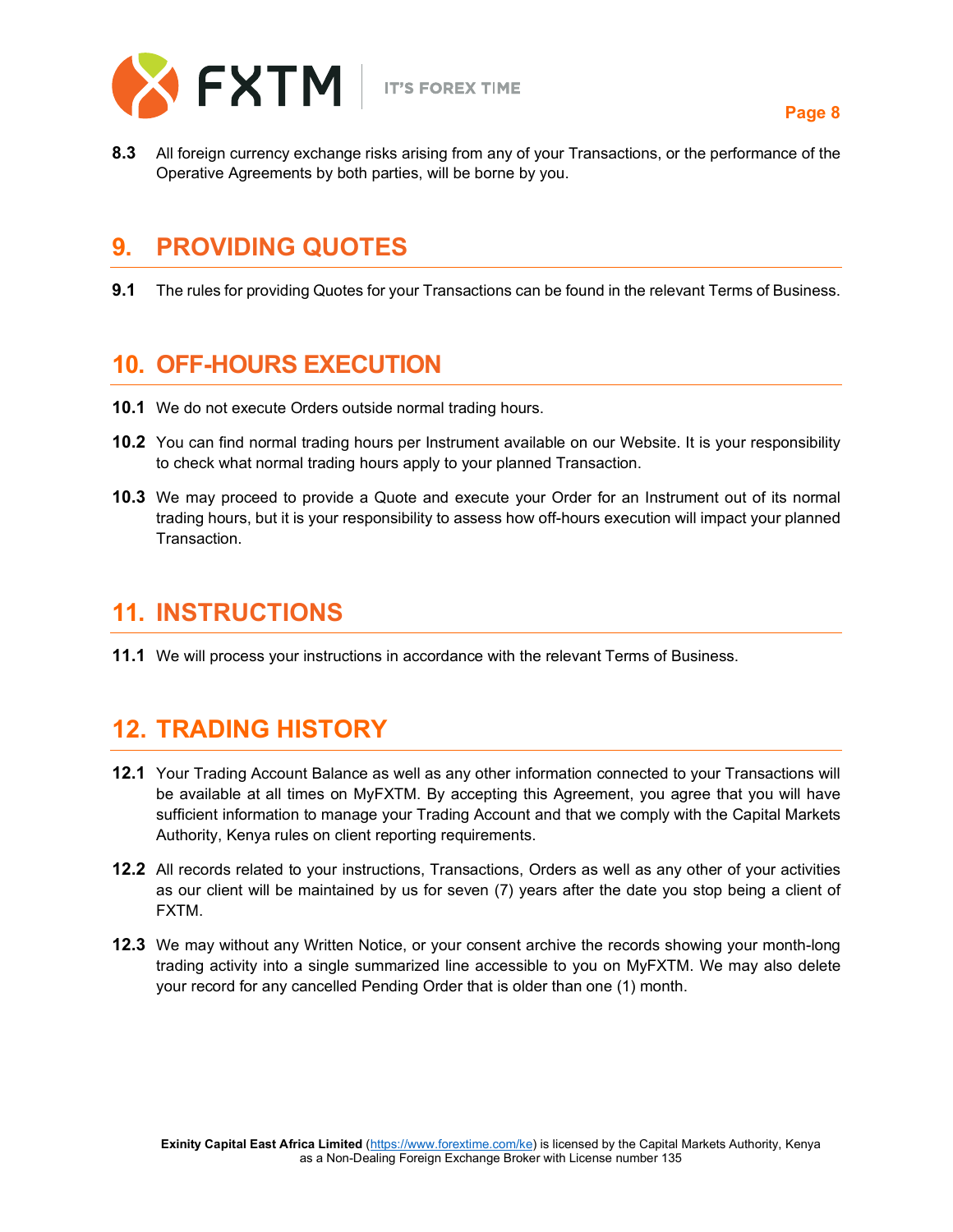

#### <span id="page-9-0"></span>**13. NETTING**

- **13.1** If the aggregate amount payable by you to us under the Operative Agreements equals the aggregate amount payable by us to you under the same, our mutual obligations to pay can be matched and discharged.
- **13.2** If the aggregate amount payable by you to us under the Operative Agreements exceeds the aggregate amount payable by us to you under the same, we can net our mutual obligations to pay and claim the difference you owe us.
- **13.3** In case you have multiple Trading Accounts with us, we may discharge the amounts due to us under one Trading Account by transferring funds from the Balance of any other Trading Account you have with us. As a result of this transfer, you may suffer losses due to Margin Calls, triggered Stop Outs and your Trading Account may go into negative Balance, for which we will not be liable.

## <span id="page-9-1"></span>**14. MARGIN REQUIREMENTS & MARGIN CALLS**

- **14.1** We will establish the Initial Margin and the Hedged Margin (the 'margin requirements') in such limits as we may require. You can find the currently applicable margin requirements for each Instrument on our Website (see the Contract Specifications). Any new margin requirements will apply from the moment they are published on our Website with no additional Written Notice.
- **14.2** You pay the Initial Margin or the Hedged Margin at the moment you open the Position. It is your responsibility to ensure that you understand how Initial Margin and the Hedged Margin are calculated.
- **14.3** We may apply the new margin requirements to your future Positions as well as to the current Open Positions.
- **14.4** We have no duty to make Margin Calls on your Open Positions. It is your responsibility to notify us as soon as you realize that you will not be able to meet a margin payment when due. If we decide to make a Margin Call on your Open Position, we will not be liable for any failure on our side to get in touch with you regarding the matter.

## <span id="page-9-2"></span>**15. PAYMENTS**

**15.1** All deposits to or withdrawals from your Trading Accounts will be done in accordance with the Regulations for Non-Trading Operations that you can find on our Website.

## <span id="page-9-3"></span>**16. LIMITATIONS OF LIABILITY AND INDEMNITY**

**16.1** Nothing in the Operative Agreements will exclude or restrict any duty or liability owed by us to you under the Applicable Regulations, including liability for your personal injury or death.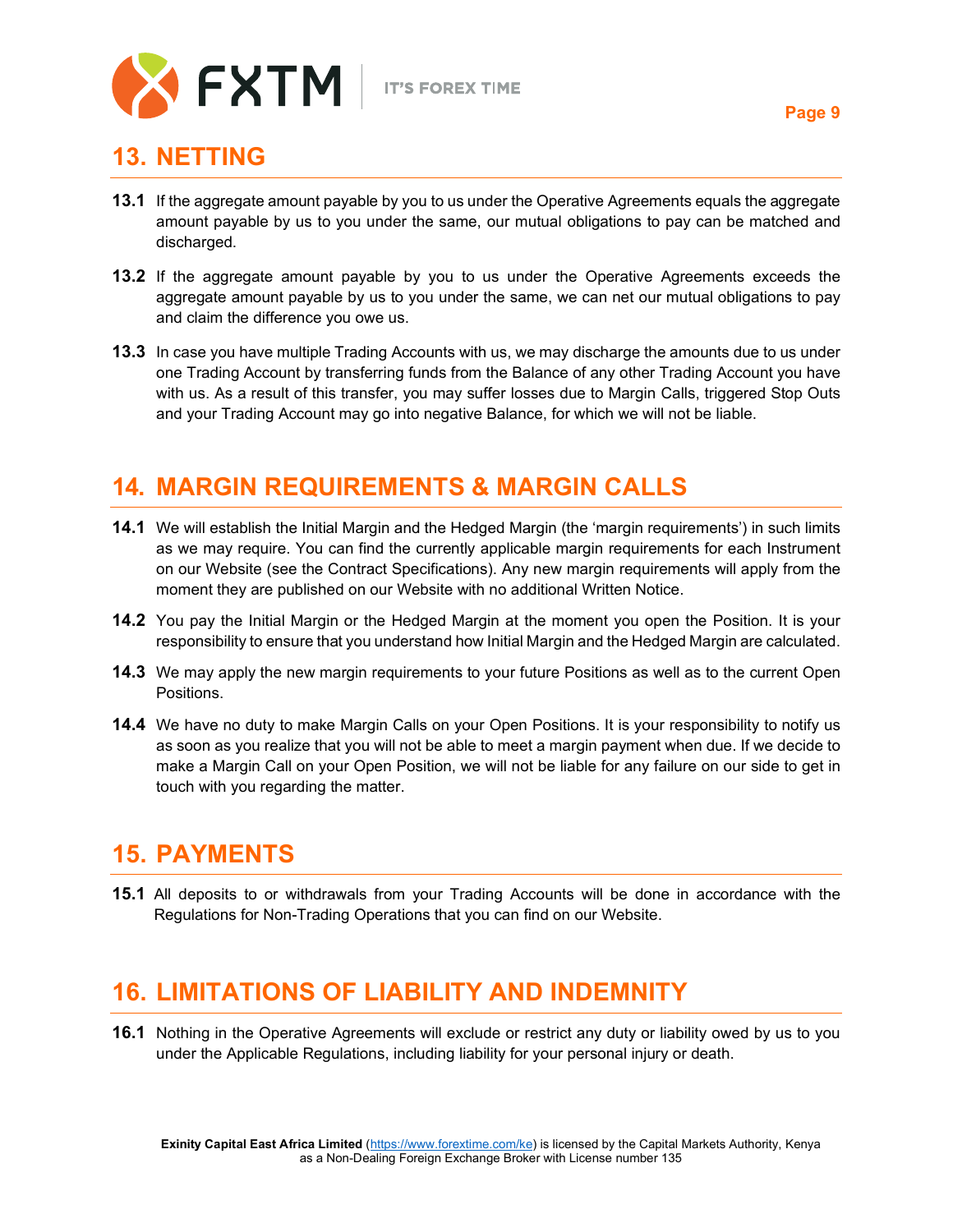

- **16.2** We will not, in the absence of fraud, wilful default or gross negligence on our side, be liable for any of your losses, costs, expenses or damages, any consequential special or indirect losses, loss of profits, loss of opportunity (including in relation to subsequent market movements), failure to avoid a loss, loss or corruption of data, loss of goodwill or reputation, directly or indirectly arising from:
	- **(a)** any inaccuracy or mistake in any information, including Market Data, made available to you by us in relation to your Transactions or otherwise;
	- **(b)** any error, failure or delay on your Platform;
	- **(c)** any Transactions you have made on your Platform;
	- **(d)** any failure by us to perform any of our obligations under the Operative Agreements as a result of a Force Majeure or otherwise;
	- **(e)** any acts, omissions or negligence of any third party; including an unauthorized third person's access to your personal data or Access Data;
	- **(f)** any Order placed by you on your Platform and the delay in this Order's execution; our inability to modify and cancel your Order;
	- **(g)** currency risk;
	- **(h)** Slippage and Gapping;
	- **(i)** any risks applicable to trading your Instruments;
	- **(j)** any changes in the rates of taxes applicable to you, other adverse tax implications of the Transactions;
	- **(k)** your reliance on Stop Losses;
	- **(l)** your reliance on information about normal trading hours for a particular Instrument;
	- **(m)** any inability to execute an instruction or Order;
	- **(n)** the effect of a corporate event or a corporate action;
	- **(o)** the effect of your failure to comply with the Operative Agreements;
	- **(p)** the effect of your Trading Account being disabled due to inactivity or Clearly Erroneous Order(s);
	- **(q)** any failure of the whole or any part of our software or any systems or network links or any other means of communication;
	- **(r)** any computer viruses, worms, software bombs or similar items being introduced into your computer or mobile hardware /software while using your Platform.
- **16.3** We will not be liable for the solvency, acts or omissions of any third party referred to in the Operative Agreements, including a custodian, sub-custodian, credit or financial institution, market data provider in circumstances where we have taken reasonable care in selecting and appointing this third party in accordance with the Applicable Regulations.
- **16.4** We may at our sole discretion indemnify you by:
	- **(a)** crediting your Trading Account (with explanation);
	- **(b)** reopening erroneously closed Positions;
	- **(c)** deleting erroneously opened Positions or placed Orders.
- **16.5** You are responsible for all liabilities, losses or costs of any kind or nature that may be incurred by us as a result of any failure by you to perform any of your obligations under the Operative Agreements, and as a result of any false information or declaration made by you either to us or to any third party.
- **16.6** Any of your liability to FXTM under the Operative Agreements may in whole or in part be released, compounded, compromised or postponed by FXTM in its absolute discretion without affecting any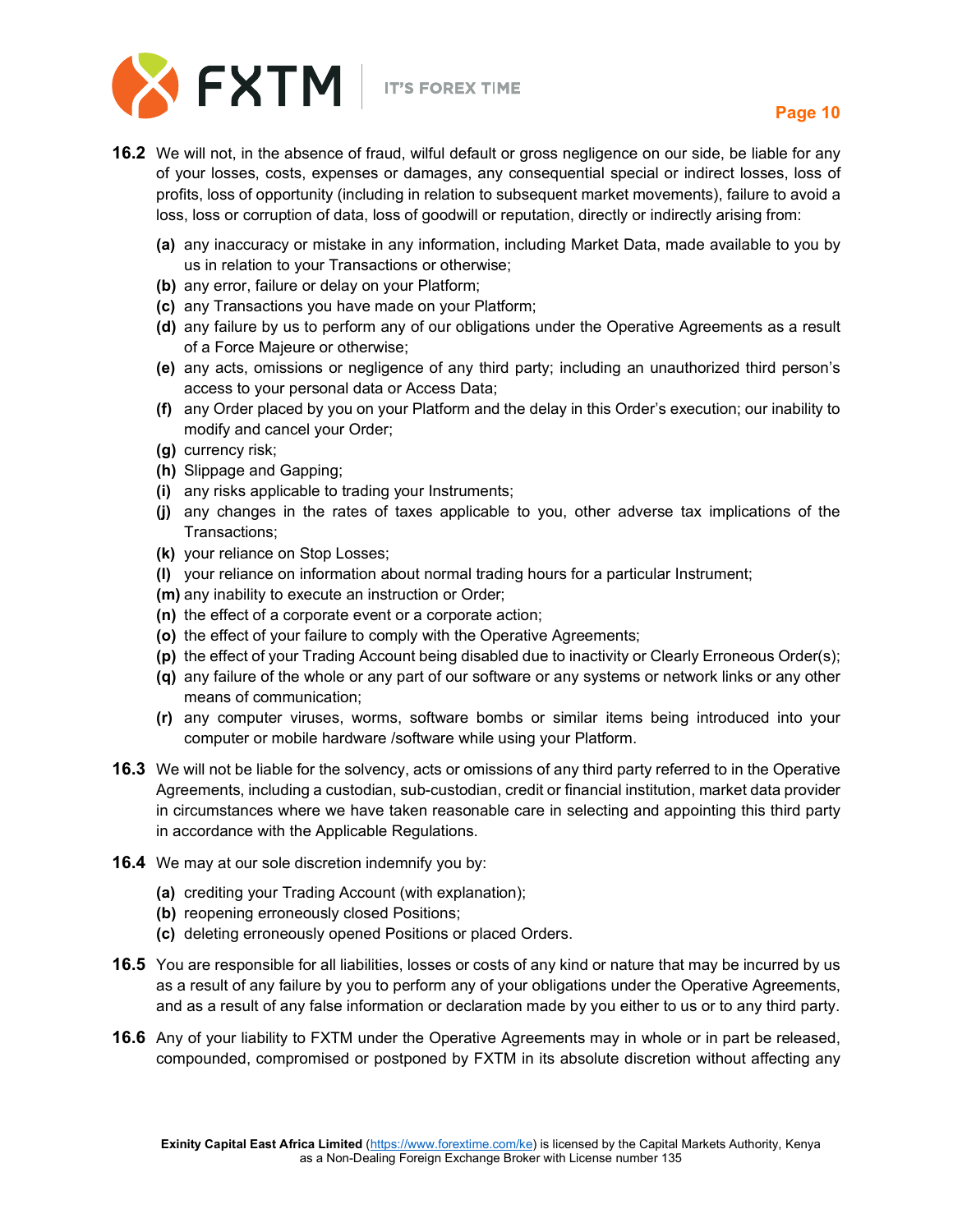



rights in respect of that or any liability not so waived, released, compounded, compromised or postponed.

- **16.7** You will indemnify us and keep us indemnified on demand in respect of all liabilities, costs (including, any legal cost, penalties and any interest), claims, damages, demands, losses and expenses of any nature whatsoever which we suffer or incur as a direct or indirect result of any failure by you to perform any of your obligations under the Operative Agreements or which may arise in relation to the execution or as a result of the execution of any of your Transactions.
- **16.8** A waiver by FXTM of a breach of any of the terms of the Operative Agreements does not constitute a waiver of any other breach of those terms and will not prevent FXTM from subsequently requiring compliance with the waived obligation.
- **16.9** The rights and remedies provided to FXTM under the Operative Agreements are cumulative and are not exclusive of any rights or remedies provided by law.

## <span id="page-11-0"></span>**17. COMPLAINTS MANAGEMENT PROCEDURE**

**17.1** To file a complaint with us you should follow the rules of the Complaints Management Policy that is available on our Website.

#### <span id="page-11-1"></span>**18. COMMUNICATIONS**

- **18.1** In order to communicate with you, we may use MyFXTM, in-app messages and push and mobile notifications, e-mail, telephone, our Website, web notifications, SMS and instant messaging platforms.
- **18.2** The contact details you provided during the opening of your Trading Account (if not subsequently updated) will be used by us to contact you and you agree to accept any notices, including Written Notices, or messages from us at any time.
- **18.3** Any communications sent to you are deemed served and received:
	- **(a)** if sent as an in-app message or push notification or message on/in MyFXTM, immediately after sending the message or notification;
	- **(b)** if sent by e-mail, after the mail system has recorded that the outgoing e-mail was sent;
	- **(c)** if by telephone, once the telephone conversation where the communication has been made was finished;
	- **(d)** if posted on our Website, immediately after it was posted;
	- **(e)** if sent by Web or mobile notifications, immediately after sending it;
	- **(f)** if sent by SMS or through an instant messaging platform, within one hour after sending it.
- **18.4** You will notify us immediately of any change in your contact details.
- **18.5** Any telephone conversation between you and us may be recorded. Any recordings are and will remain the sole property of FXTM and will be accepted by you as conclusive evidence of your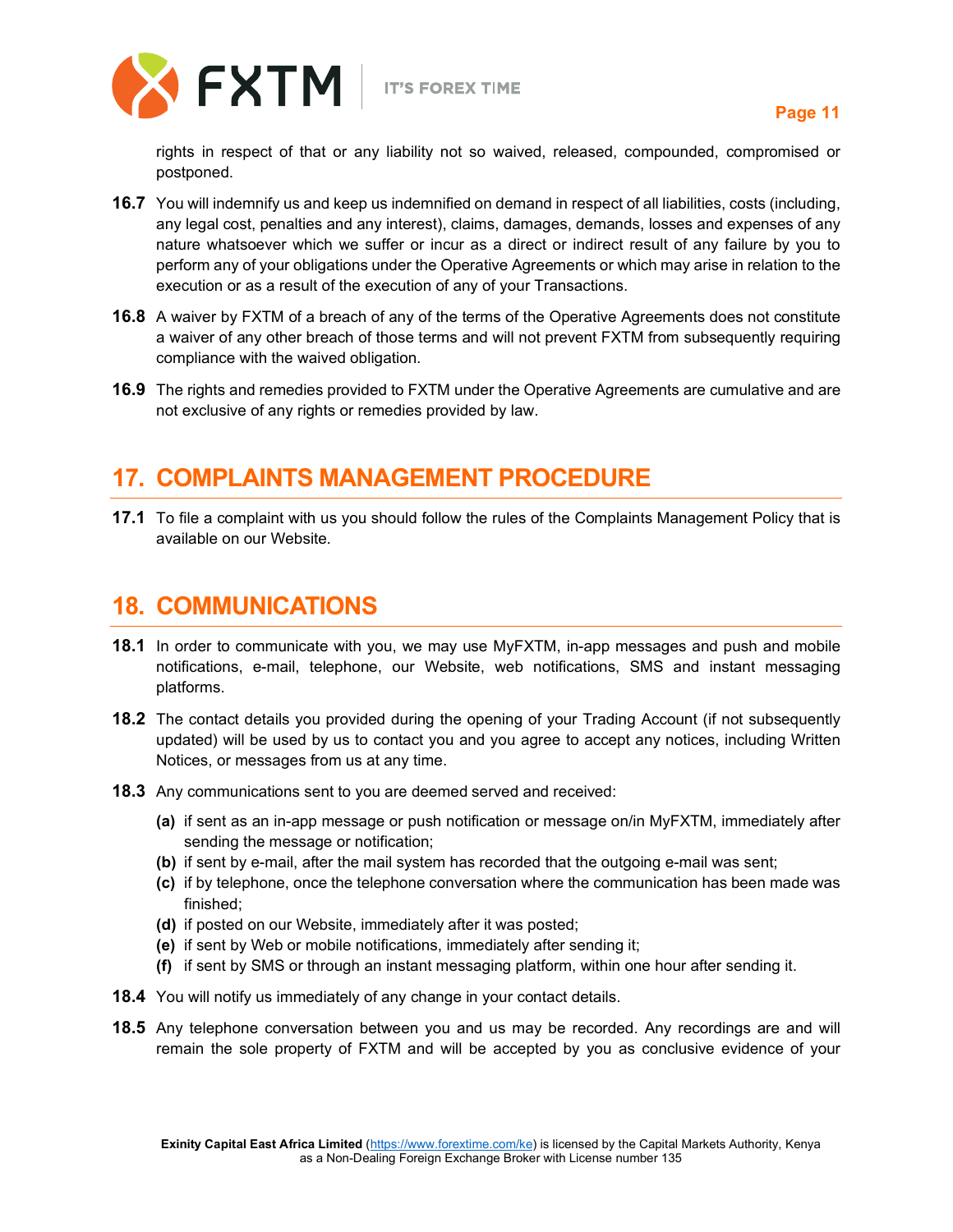

instructions or conversations. You agree that we may deliver copies of transcripts of these recordings to any court, regulatory or government authority.

## <span id="page-12-0"></span>**19. WRITTEN NOTICE**

**19.1** Any Written Notice given under the Operative Agreements may be communicated to you as provided for in Clause 18.1. A Written Notice is deemed served and received at the timepoints stated in Clause 18.3.

#### <span id="page-12-1"></span>**20. AMENDMENT AND TERMINATION**

- **20.1** We have the right to unilaterally amend the terms of the Operative Agreements at any time by giving you Written Notice. The amendments take effect immediately after the Written Notice is deemed served to and received by you under Clause 19.
- **20.2** Any party may terminate the Operative Agreements by giving Written Notice to the other party.
- **20.3** Any such termination of the Operative Agreements will not affect any obligation which has already been incurred by either you or FXTM in respect of any Open Position or any legal rights or obligations which may already have arisen under the Operative Agreements.
- **20.4** Upon termination of the Operative Agreements, we may without prior Written Notice to you to:
	- **(a)** discontinue your access to Platform;
	- **(b)** discontinue your access to Market Data;
	- **(c)** close your Trading Account(s);
	- **(d)** perform any currency conversion to enable the termination of the Operative Agreements;
	- **(e)** suspend, freeze or close any Open Positions;
	- **(f)** reject new Orders;
	- **(g)** take any other necessary actions as we deem appropriate to terminate the Operative Agreements with you.
- **20.5** Upon termination of the Operative Agreements, all amounts payable by you to FXTM will become immediately due, including:
	- **(a)** all outstanding commissions, charges and costs;
	- **(b)** any charges and additional expenses incurred or to be incurred by FXTM as a result of the termination of the Operative Agreements and any charges incurred for transferring your funds or Instruments elsewhere under your instructions;
	- **(c)** any losses and expenses from closing out any Open Positions or settling any outstanding obligations incurred by Exinity on your behalf and for your benefit;
	- **(d)** any damages that arose during the arrangement or settlement of pending obligations.
- **20.6** Upon termination of the Operative Agreements, FXTM reserves the right to consolidate the Balances of your Trading Accounts and keep your funds as long as necessary to close your Open Positions and cover any expenses FXTM occurs as listed in Clause 20.5.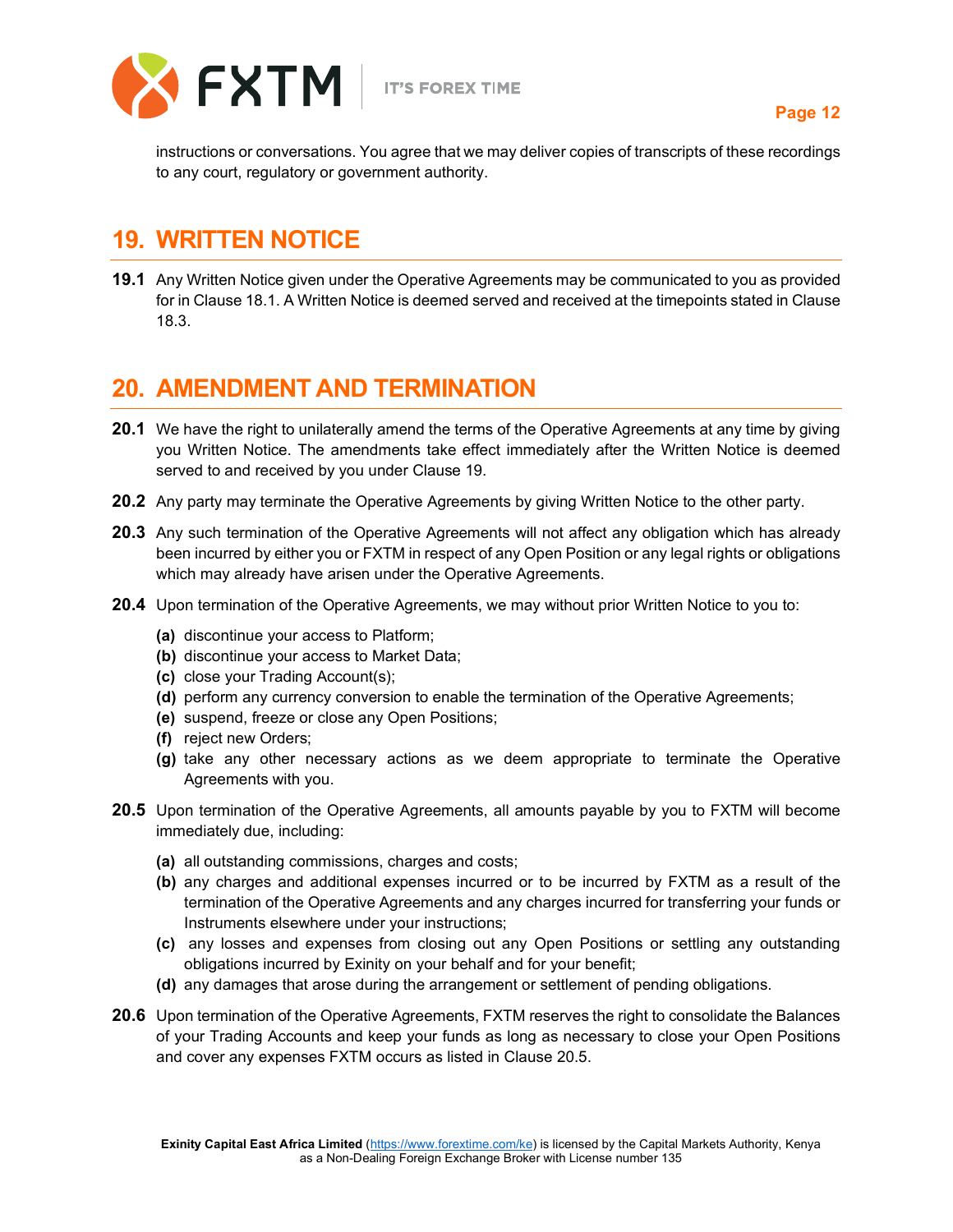

- **20.7** We will close your Trading Account(s) after we have settled all amounts due by you to us under the Operative Agreements.
- **20.8** If there is Balance in your favour upon termination, FXTM will pay out such Balance as soon as practicable, subject to any deductions FXTM might make under Clause 20.5 and provide you with a statement showing how that Balance was arrived at and, where appropriate, instruct any third-party custodian or other intermediary to also pay out any applicable amounts that are due to you. When making this pay out, we will follow the rules of the Operative Agreements and your instructions where feasible.

## <span id="page-13-0"></span>**21. HOW WE USE YOUR PERSONAL INFO**

- **21.1** FXTM will use, store, or otherwise process personal information provided by you in connection with the Services as set out in the Privacy Statement on our Website.
- **21.2** You agree that we, for the purpose of marketing our Services and products, may make direct contact with you by telephone or otherwise upon your explicit consent as set out in the Policy Statement. In this case, you agree that you will not consider our direct communications a breach of any of your rights under any relevant data protection or privacy regulations.
- **21.3** You may opt out of receiving such communications as set out in the Privacy Statement.

#### <span id="page-13-1"></span>**22. CONFIDENTIALITY**

- **22.1.** The information which FXTM holds about you is confidential and will not be used for any purpose other than providing Services to you.
- **22.2.** Your confidential information will be treated as such provided:
	- **(a)** it is not already in the public domain or in the legal possession of FXTM;
	- **(b)** it was subject to an obligation of confidentiality by FXTM;
		- at the moment of its receipt by FXTM.
- **22.3.** Confidential information may only be disclosed in the following circumstances:
	- **(a)** in compliance with our FATCA and CRS duties;
	- **(b)** where required by law or as requested by regulatory and enforcement authorities, courts and similar bodies which have jurisdiction over FXTM;
	- **(c)** to investigate or prevent fraud or other illegal activity;
	- **(d)** to those members of FXTM's personnel who require access to confidential information for the performance of their duties or to any third party in connection with the provision of the Services to you by FXTM;
	- **(e)** for purposes ancillary to the provision of the Services (e.g., credit checks or identification enquiries);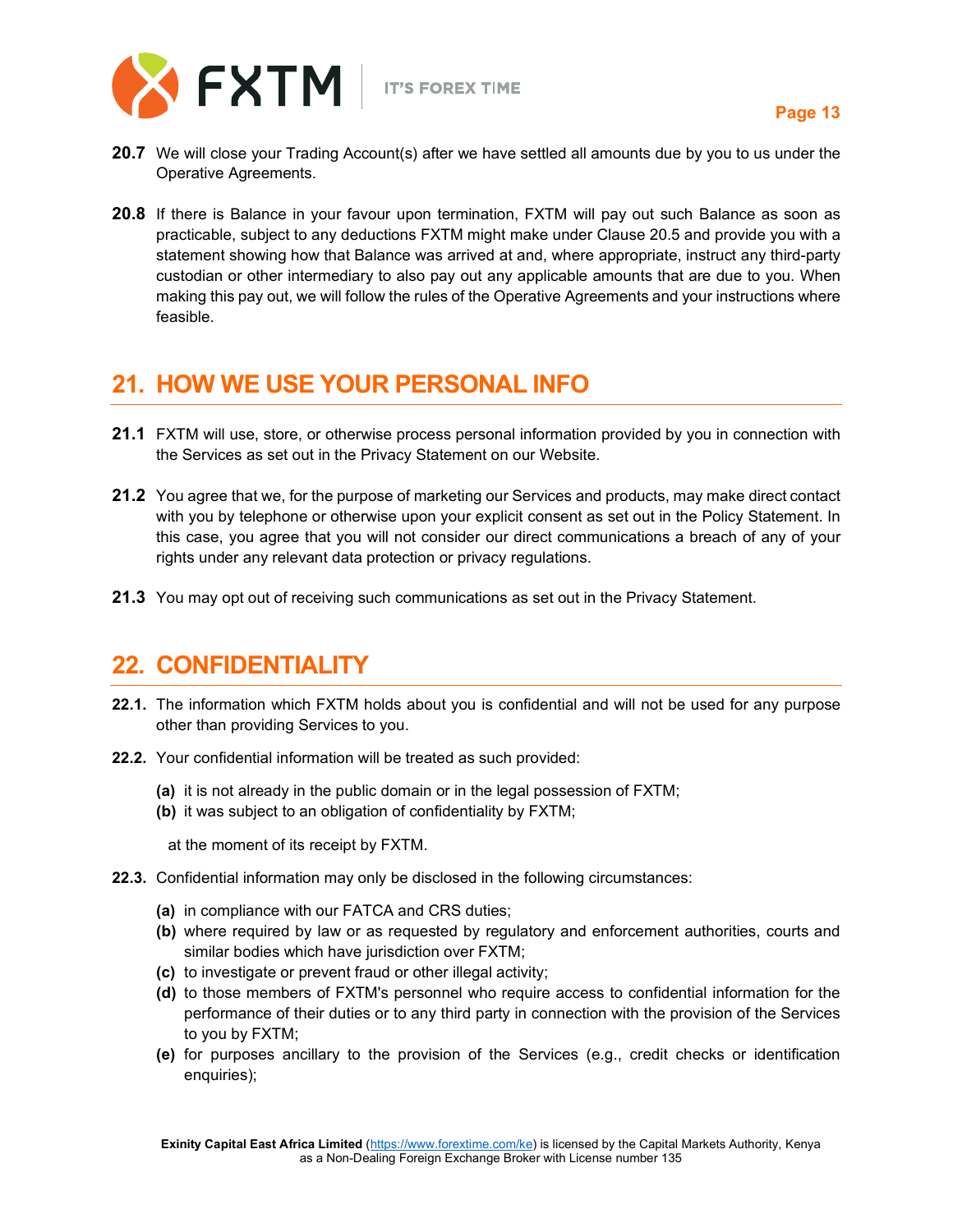

**(f)** at your request or with your consent;

- **(g)** to FXTM's consultants, lawyers, auditors, provided that in each case the relevant professional will be informed about the confidential nature of such information and commit to the confidentiality obligations similar to ones in this Clause 22.
- **22.4.** You will at all times keep confidential information about our business, incl., information about our operations, processes, products and technology, FXTM's IP, Access Data, affairs, trading, transactions, strategies, clients and suppliers.

#### <span id="page-14-0"></span>**23. EVENTS OF DEFAULT**

- **23.1.** Each of the following constitutes an "Event of Default":
	- **(a)** your failure to provide any amounts due to us under the Operative Agreements;
	- **(b)** your failure to perform any obligations due to FXTM;
	- **(c)** your breach of Clauses 14,15 or 22;
	- **(d)** the launch of proceedings for your bankruptcy (for individuals); or for your winding-up, or for the appointment of an administrator or receiver in respect of you or any of your assets (for corporates); or (in both cases) if you make an arrangement with your creditors or any procedure which is similar to any of the above;
	- **(e)** any representation or warranty made by you in Clause 24 is or becomes untrue;
	- **(f)** your death or incapacity;
	- **(g)** your actions were determined by FXTM as fraud, manipulation, Market Abuse or other forms of deceitful or fraudulent activity on your Trading Account;
	- **(h)** you have carried out trading while relying on price latency or arbitrage opportunities; during Abnormal Market Conditions;
	- **(i)** a material violation by you of the requirements established by laws of the Republic of Kenya or other countries, where such materiality is determined in good faith by FXTM;
	- **(j)** FXTM suspects that you are engaged in money laundering activities or terrorist financing or other criminal activities;
	- **(k)** any other event, where Exinity believes that it would be reasonable to take any action set out in Clause 23.3 to remedy the aftermath of this event.
- **23.2.** In case of an Event of Default described in subpara 23.1 (f), the remaining Balance will be sent to the next of kin or other qualifying person as provided in the applicable laws after we receive the necessary evidence showcasing the right to claim the Balance.
- **23.3.** If an Event of Default occurs FXTM may, at its absolute discretion, at any time and without prior Written Notice, take one or more of the following steps:
	- **(a)** terminate the Operative Agreements without Written Notice;
	- **(b)** close out any of your Open Positions at current Quotes or unwind them;
	- **(c)** debit your Trading Account(s) for the amounts which are due to FXTM;
	- **(d)** suspend or close any of your Trading Accounts held with FXTM;
	- **(e)** refuse to open new Positions or Trading Accounts;
	- **(f)** adjust the Balance to remove illicit Profit;
	- **(g)** convert any currency if necessary to deal with the aftermath of the Event of Default.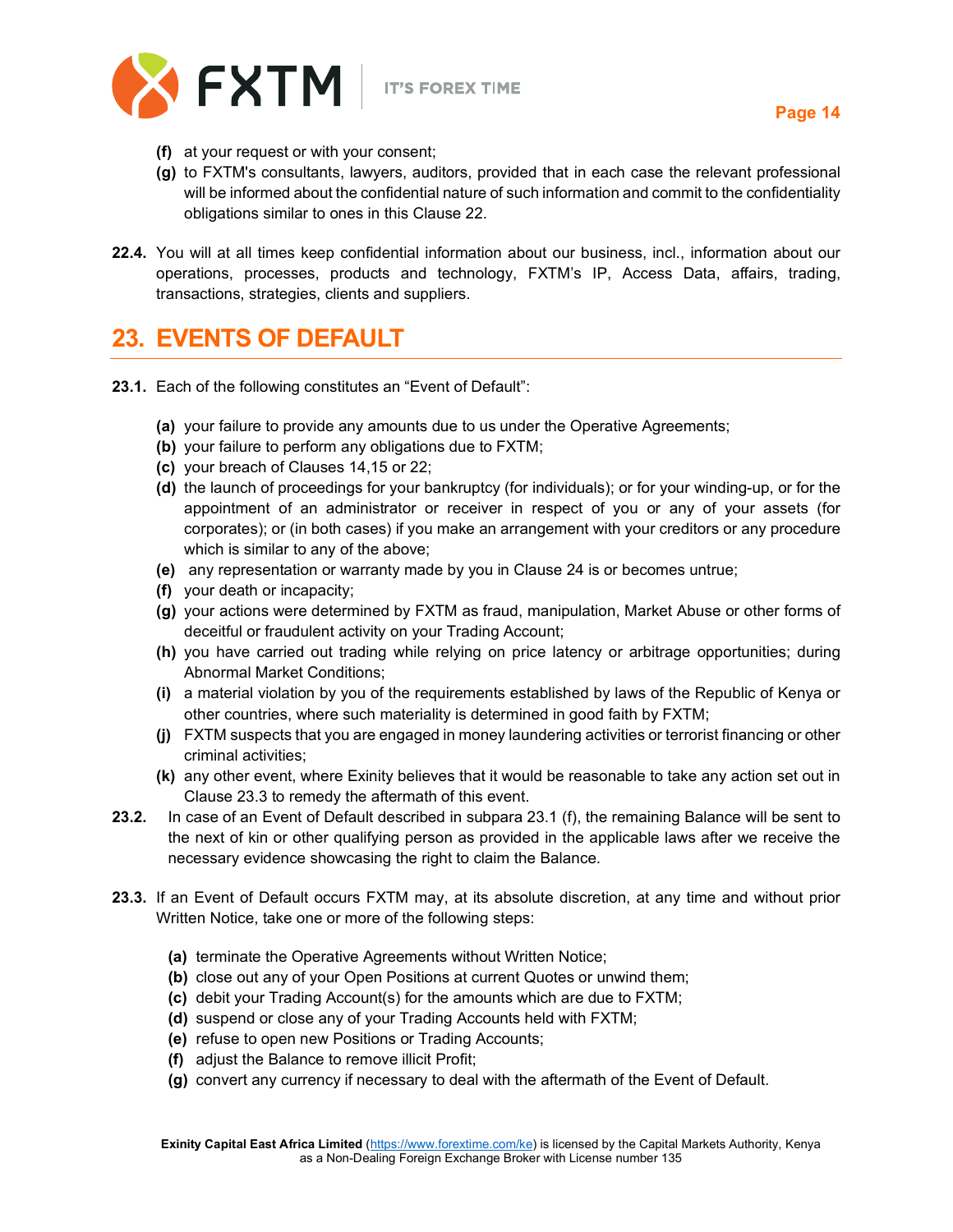

## <span id="page-15-0"></span>**24. REPRESENTATIONS AND WARRANTIES**

- **24.1.** You represent and warrant to FXTM, and agree that each such representation and warranty is deemed repeated each time you give an instruction by reference to the circumstances prevailing at such time, that:
	- **(a)** the information provided by you to FXTM is true, valid, authentic, accurate and complete in all material respects;
	- **(b)** you have read and fully understood the terms of the Operative Agreements;
	- **(c)** you are duly authorized to enter into the Operative Agreements, open a Trading Account, give instructions and perform your obligations thereunder;
	- **(d)** you act as a principal and not as an agent or representative or trustee or custodian on behalf of someone else (unless otherwise agreed with us in writing);
	- **(e)** you meet the capacity requirements of Clause 3.1;
	- **(f)** all actions performed by you under the Operative Agreements will not violate the Applicable Regulations or any law, ordinance, charter, by-law or rule applicable to you, or any agreement by which you are bound or by which any of your assets are affected;
	- **(g)** your funds and Instruments are not in any direct or indirect way the proceeds of any illegal activity or used or intended to be used for any illegal activity;
	- **(h)** your funds and Instruments are owned by you and are free of any lien, charge, pledge or other encumbrance or claim by any third party;
	- **(i)** you have chosen the particular type of Service and Instrument taking your total financial circumstances into consideration and you consider this choice reasonable under such circumstances;
	- **(j)** you have declared when prompted if you are a Politically Exposed Person and will notify FXTM if at any stage during the course of the duration of the Operative Agreements you become a Politically Exposed Person;
	- **(k)** the purpose of your Transactions with FXTM is one or more of the following:
		- **(i)** speculative trading;
		- **(ii)** hedging;
		- **(iii)** investments;
		- **(iv)** intraday trading;
		- **(v)** manage risk.

In the event where the purpose is other than the above you will notify FXTM;

- **(l)** you are entering into the Operative Agreements for one or more of the followings reasons:
	- **(i)** trading in Contracts for Differences ("CFDs") on various eligible underlying assets;
	- **(ii)** trading in Stock.

In the event where the nature is other than the above, or at any stage during the course of the Operative Agreements the nature changes, you will notify FXTM;

**(m)** you will not use (or allow another person to use) any software, algorithm, application or device to access information available on your Platform to automate the process of trading, engage in any trading strategies or arbitrage practices or otherwise; or to violate the integrity of your Platform or cause them to malfunction;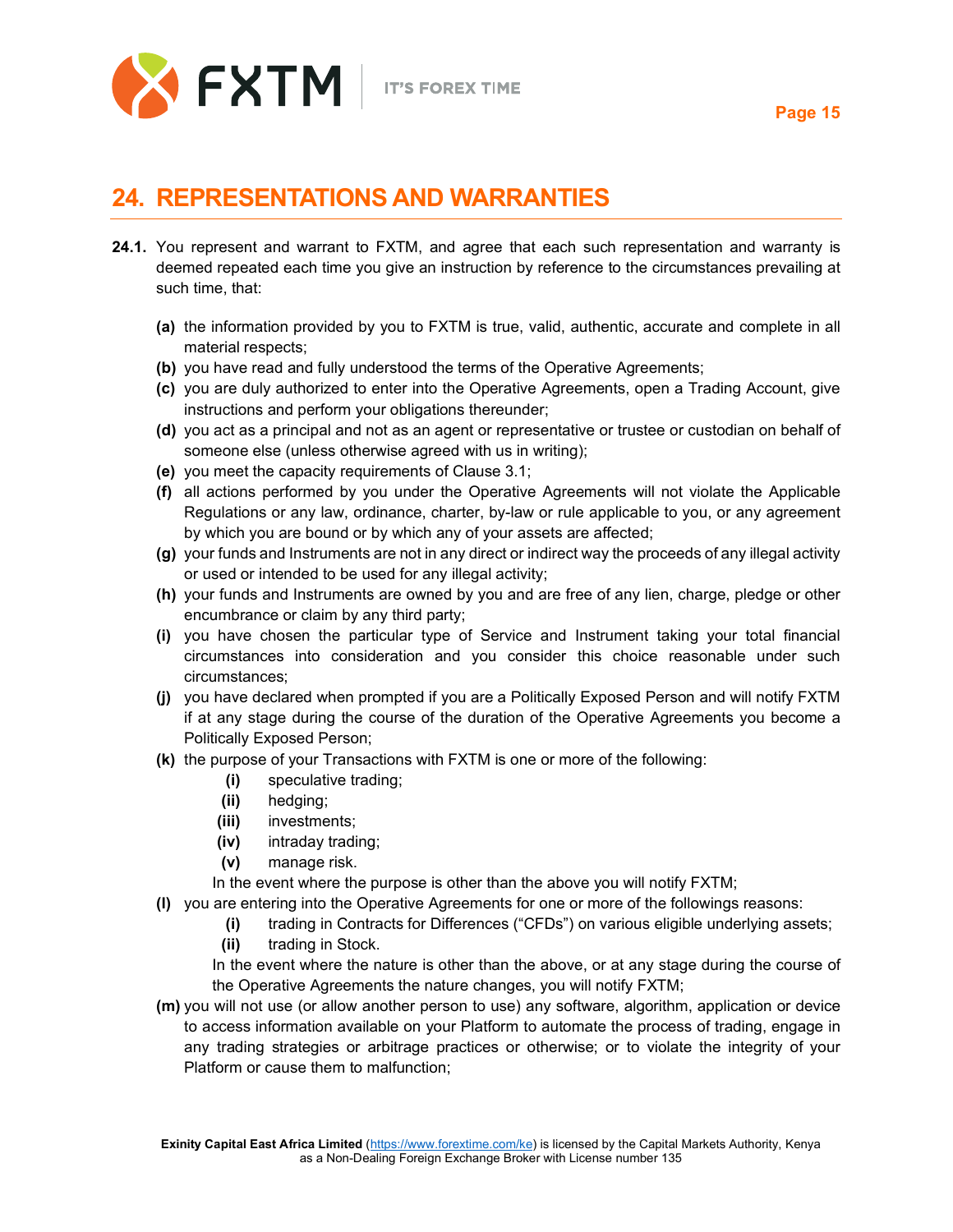

- **(n)** you have disclosed that you are an employee, associate or contractor of a business that is entitled to control your financial transactions due to this status and have disclosed the relevant limitations;
- **(o)** you will not use the Market Data made available to you for any purpose other than for your own trading, and you agree not to redistribute this Market Data to any other person for commercial or other purposes.
- **24.2.** you acknowledge that FXTM is not required to assess the appropriateness or suitability of the Instruments or Services provided to you and you will not benefit from the corresponding protections.

#### <span id="page-16-0"></span>**25. FORCE MAJEURE**

- **25.1.** FXTM may, in its reasonable opinion, determine that a Force Majeure Event exists, in which case FXTM will take reasonable steps to inform you about this.
- **25.2.** A Force Majeure Event is:
	- **(a)** any act, event or occurrence (incl., any national emergency, strike, riot or civil commotion, government actions, acts of terrorism, outbreak or threat of war or hostilities, act of God, earthquake, epidemic, accident, fire, flood, storm, breakdown, interruption or malfunction of power supply, electronic, communication equipment or supplier failure, civil unrest, statutory provisions, lock-outs, or any other international calamity, economic or political crisis, or natural disaster) which, in the FXTM's reasonable opinion, prevents FXTM from complying with its obligations under the Operative Agreements;
	- **(b)** the suspension, liquidation or closure of any market or the abandonment or failure of any event to which FXTM relates its Quotes, or the imposition of limits or special or unusual terms on the trading in any such market or on any such event;
	- **(c)** Abnormal Market Conditions; or
	- **(d)** any event, act or circumstances not reasonably within the FXTM's control and the effect of that event(s) is such that FXTM is not in a position to take any reasonable action to cure the default.
- **25.3.** If FXTM determines that a Force Majeure Event exists (without prejudice to any other rights under the Operative Agreements) FXTM may without prior Written Notice and at any time take any of the following steps:
	- **(a)** increase margin requirements;
	- **(b)** close out any Open Positions at such prices as FXTM considers in good faith to be appropriate;
	- **(c)** suspend or modify the application of any terms of the Operative Agreements to the extent that the Force Majeure Event makes it impossible or impractical for FXTM to comply with them;
	- **(d)** take or omit to take all such other actions as FXTM deems to be reasonably appropriate in the circumstances with regard to FXTM and its clients;
	- **(e)** increase Spreads;
	- **(f)** decrease Leverage.

## <span id="page-16-1"></span>**26. SUSPENSION & OTHER REMEDIES**

**26.1.** FXTM has the right to suspend your Trading Account at any time for any reasonable ground (incl. Abnormal Market Conditions, erroneous Order, Stop Loss, Take Profit set-ups, instructions made in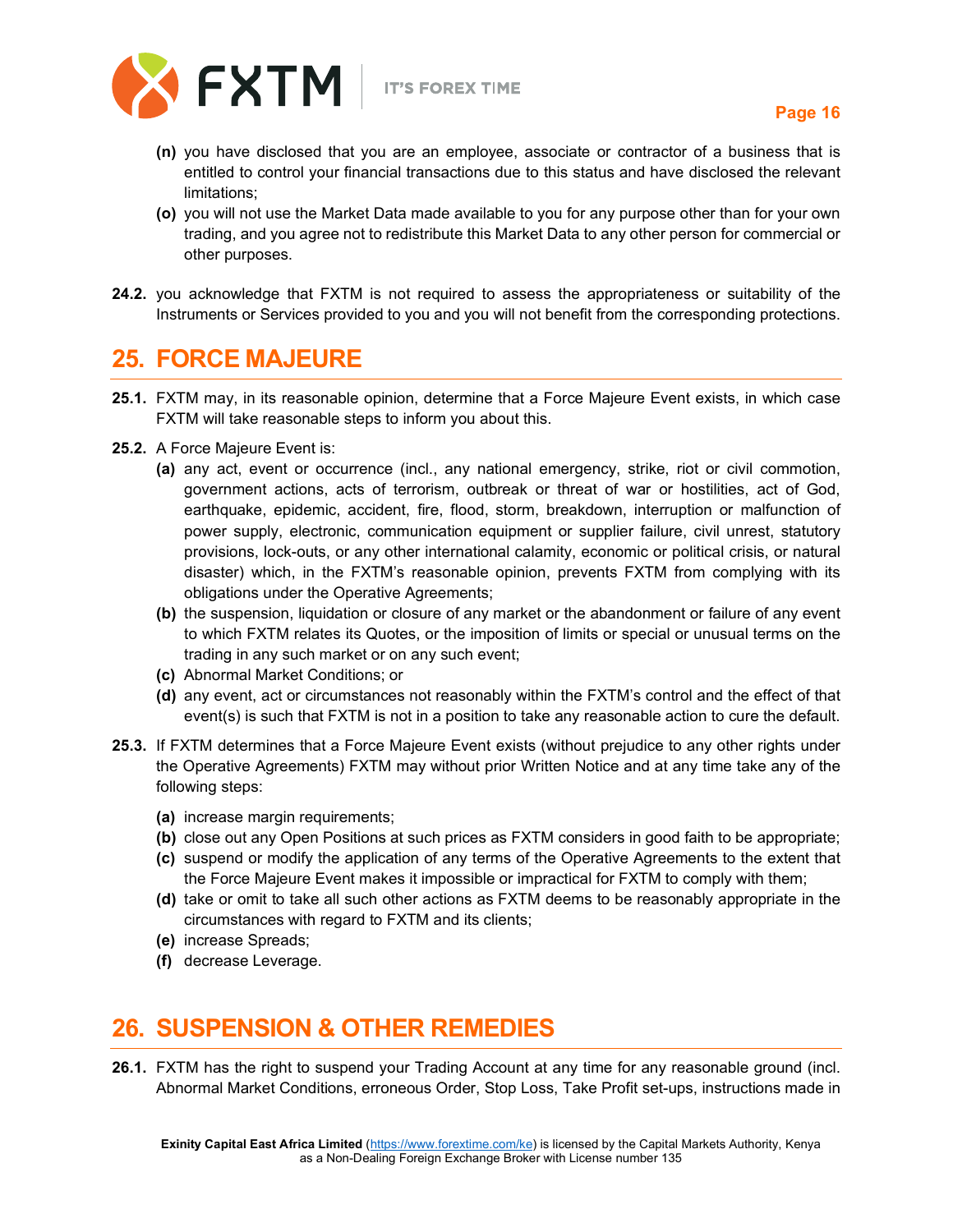

absence of sufficient Balance, any actions that create a negative trading experience for other clients) with or without a Written Notice to you until and if an alternative remedy is chosen.

**26.2.** FXTM may suspend, close or unwind any Transaction which is a result from any technical misconfiguration, technical error, human error on FXTM's or your side.

## <span id="page-17-0"></span>**27. CLOSE ONLY MODE**

- **27.1.** In the event that FXTM determines that an Order submitted by you is a Clearly Erroneous Order, FXTM reserves the right to disable the relevant Trading Account to close only mode.
- **27.2.** FXTM will give you a Written Notice of its intention to disable the account to close only mode. You will have three (3) Business Days from the date of the Written Notice to resolve all Clearly Erroneous Orders.
- **27.3.** If your Trading Account is in close only mode you will not be permitted to open any new Positions or increase exposure under the existing ones, but you will be permitted to close, part close or reduce your exposure.

#### <span id="page-17-1"></span>**28. JOINT ACCOUNTS**

- **28.1.** Where the client comprises two or more individuals, the liabilities and obligations under the Operative Agreements will be joint and several.
- **28.2.**Any warning or other notice given to one of the persons which form the client will be deemed to have been given to all the persons who form the client.
- **28.3.**Any Order given by one of the persons who form the client will be deemed to have been given by all the persons who form the client.
- **28.4.** In the event of the death or incapacity of one of the persons which form the client, all funds held by FXTM or a third party, will be for the benefit and at the order of the other individual and all obligations and liabilities owed to Exinity will be owed by such other individual.

#### <span id="page-17-2"></span>**29. INACTIVE ACCOUNTS**

- **29.1.** FXTM may suspend or deactivate your Trading Account where there are no funds (your Balance is zero) and no trading activity on the Trading Account for a period of thirty (30) calendar days. In this case, you may regain access to your Trading Account by making a deposit.
- **29.2.** If you have not transacted with FXTM for a period of six (6) consecutive months on the Trading Account; FXTM may:
	- (a) close your Trading Account (if your Balance is zero); or
	- (b) charge a handling fee (if you have a positive Balance).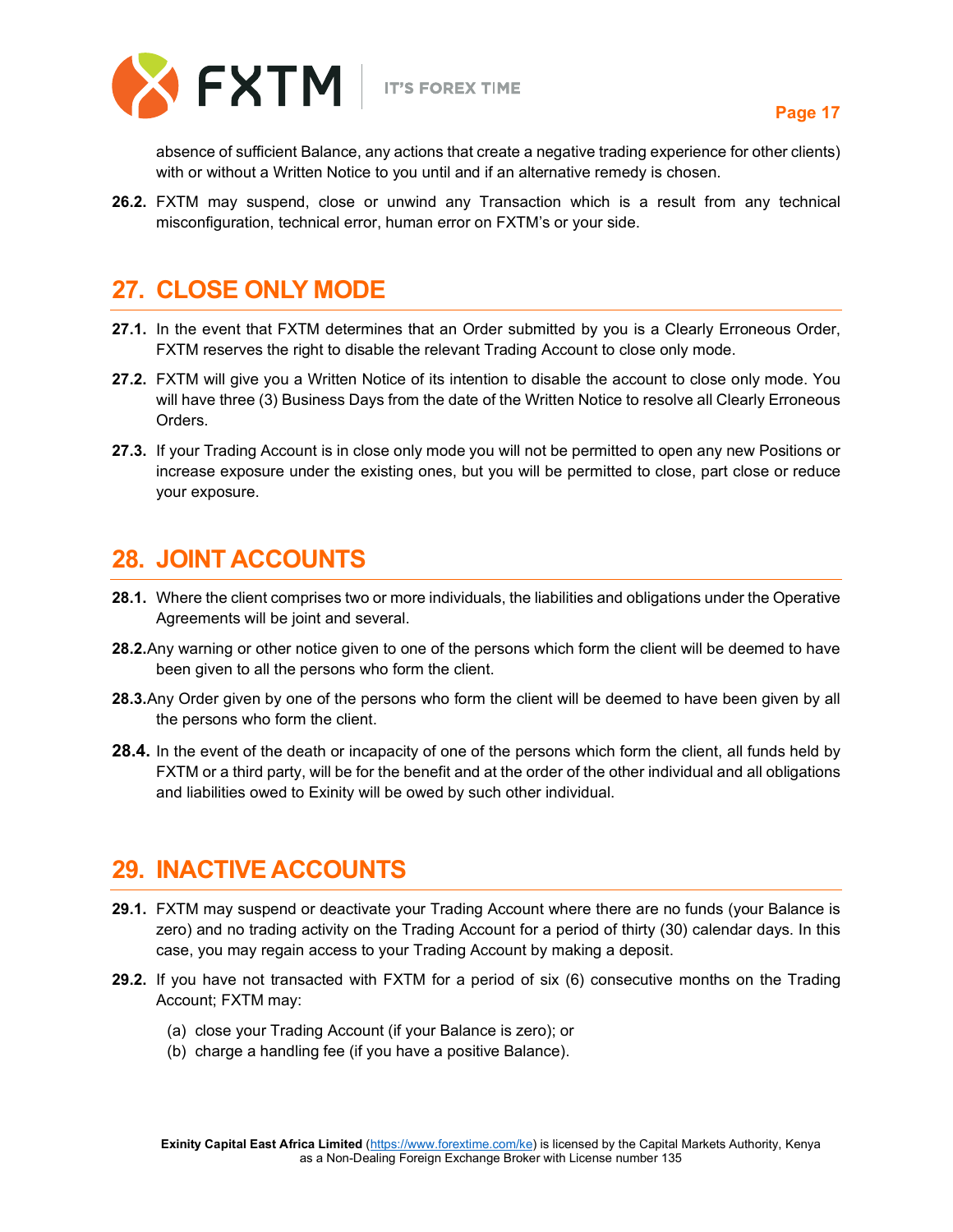

FXTM may in its absolute discretion waive any handling fees which are charged on your Trading Account if you resolve your Balance.

## <span id="page-18-0"></span>**30. MARKET DATA**

- **30.1.** You will have access to Market Data which is data produced by market data providers and made available to you by us in order to trade Instruments on your Platform. You must consult the Website of the relevant market data provider for full details of the rules applicable to the Market Data you see.
- **30.2.**You agree:
	- **(a)** that Market Data will be made accessible to you in order to assist you to make your own investment decisions and will not amount to investment advice by FXTM;
	- **(b)** that Market Data is valuable confidential information and belongs exclusively to the market data providers and cannot be published, transmitted or otherwise reproduced by you in any format, partially or in full scope;
	- **(c)** to provide FXTM, immediately upon request, information about your use or intended use of Market Data;
	- **(d)** to immediately inform FXTM in case you are no longer a Non-Professional User;
	- **(e)** that FXTM may monitor your use of Market Data in any format it deems appropriate;
	- **(f)** that FXTM may at its discretion suspend your access to Market Data at any time and has no obligation to justify this decision;
	- **(g)** that, when necessary, FXTM may enter into any agreement on your behalf with a market data provider to enable your access to Market Data.

#### <span id="page-18-1"></span>**31. USE OF PROPRIETARY CONTENT AND IP RIGHTS**

- **31.1.** You are permitted to store, display, analyse, modify, reformat, and print the information made available through MyFXTM only for your trading purposes.
- **31.2.**You are not permitted to publish, transmit, or otherwise reproduce information made available through your Platform, in whole or in part, in any format to any third party without FXTM's consent or the consent of the owner of that information.
- **31.3.**You may not alter, obscure, or remove any copyright, trademark or any other notices that are provided on your Platform.
- **31.4.**You have no right to use "FXTM" as part of or a sole word while registering domain names or as a nickname or alias in any public forum, or due to any other unauthorized usage.
- **31.5.** All copyrights, trademarks, trade secrets, and other intellectual property rights and proprietary rights to the Website, MyFXTM and your Platform in their totality, their contents, and any related materials ("FXTM's IP") will remain at all times the sole and exclusive property of FXTM or its Affiliates and you will have no right to copy, modify, decompile, reverse engineer, or make derivative works of FXTM's IP unless otherwise specified in the Operative Agreements.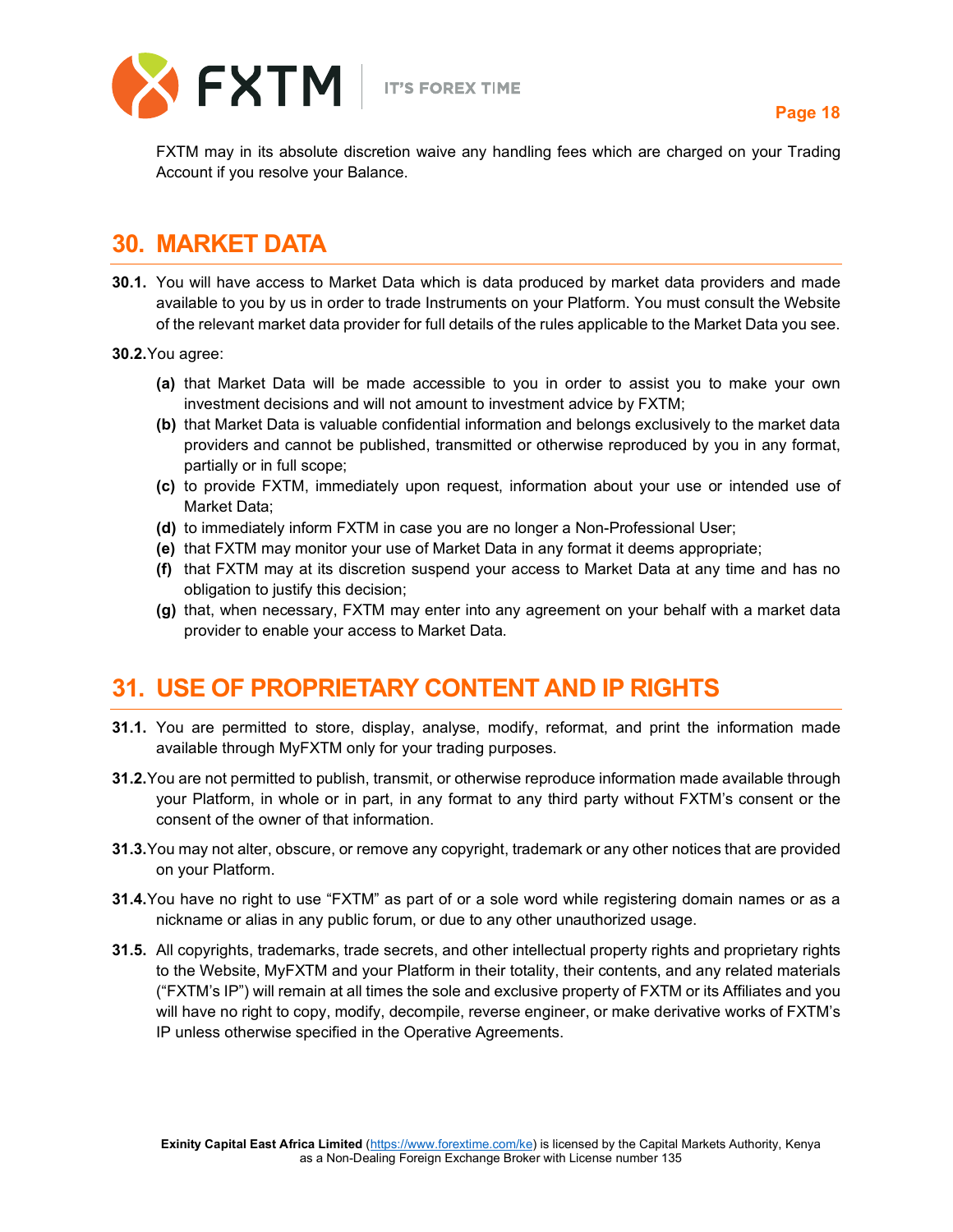

## <span id="page-19-0"></span>**32. ACCESS DATA**

- **32.1.** You will notify FXTM immediately if you know or suspect that your Access Data has or may have been disclosed to any third person.
- **32.2.**In case we suspect unauthorized access to (due to your actions or not) or the use of your access codes, any login code, passwords ("Access Data") for your Platform, we will terminate access to your Trading Account to investigate.
- **32.3.**You agree to co-operate with any investigation FXTM may conduct into any misuse of your Access Data.
- **32.4.**You will be liable for all Orders given through and under your Access Data and any such Orders received by us will be considered as given by you, unless establish that the Orders in question were a result of unauthorized access at no fault on your side.
- **32.5.** You are solely responsible for providing and maintaining the compatible equipment necessary to access and use your Platform.

#### <span id="page-19-1"></span>**33. RISK DISCLOSURE**

**33.1.** FXTM discloses and you acknowledge that you run a great risk of incurring losses and damages as a result of the purchase or sale of any Instrument, and you are willing to undertake this risk. Risks are fully disclosed in the Risk Disclosure on the Website.

#### <span id="page-19-2"></span>**34. TRADING BENEFITS**

- **34.1.** When you agree to participate in a bonus scheme, or other promotion, or contest which offers a trading benefit ("Trading Benefits Scheme"), the following rules will apply:
- **34.2.** you will not be entitled to participate in more than one Trading Benefit Scheme at a time, unless otherwise explicitly provided in the terms of the Trading Benefit Scheme(s) in question;
- **34.3.** FXTM will not be liable for any Margin Calls or losses (incl. due to Stop Outs) that you may suffer, if the trading benefit is withdrawn for any reason pursuant to the rules of the Trading Benefit Scheme;
- **34.4.** FXTM reserves the right to alter, amend, suspend, cancel or terminate the Trading Benefit Scheme, or any aspect of it, at any time without any prior Written Notice. FXTM will not be liable for any consequences of any alteration, amendment, suspension, cancelation or termination of the Trading Benefit Scheme;
- **34.5.** FXTM reserves the right, at its sole discretion, to disqualify you from any Trading Benefit Scheme if it suspects a misuse or an attempt to misuse a Trading Benefit Scheme on your side and cancel all of your profits. In these circumstances, FXTM will not be liable for any consequences of this Trading Benefit Scheme's cancellation and your disqualification.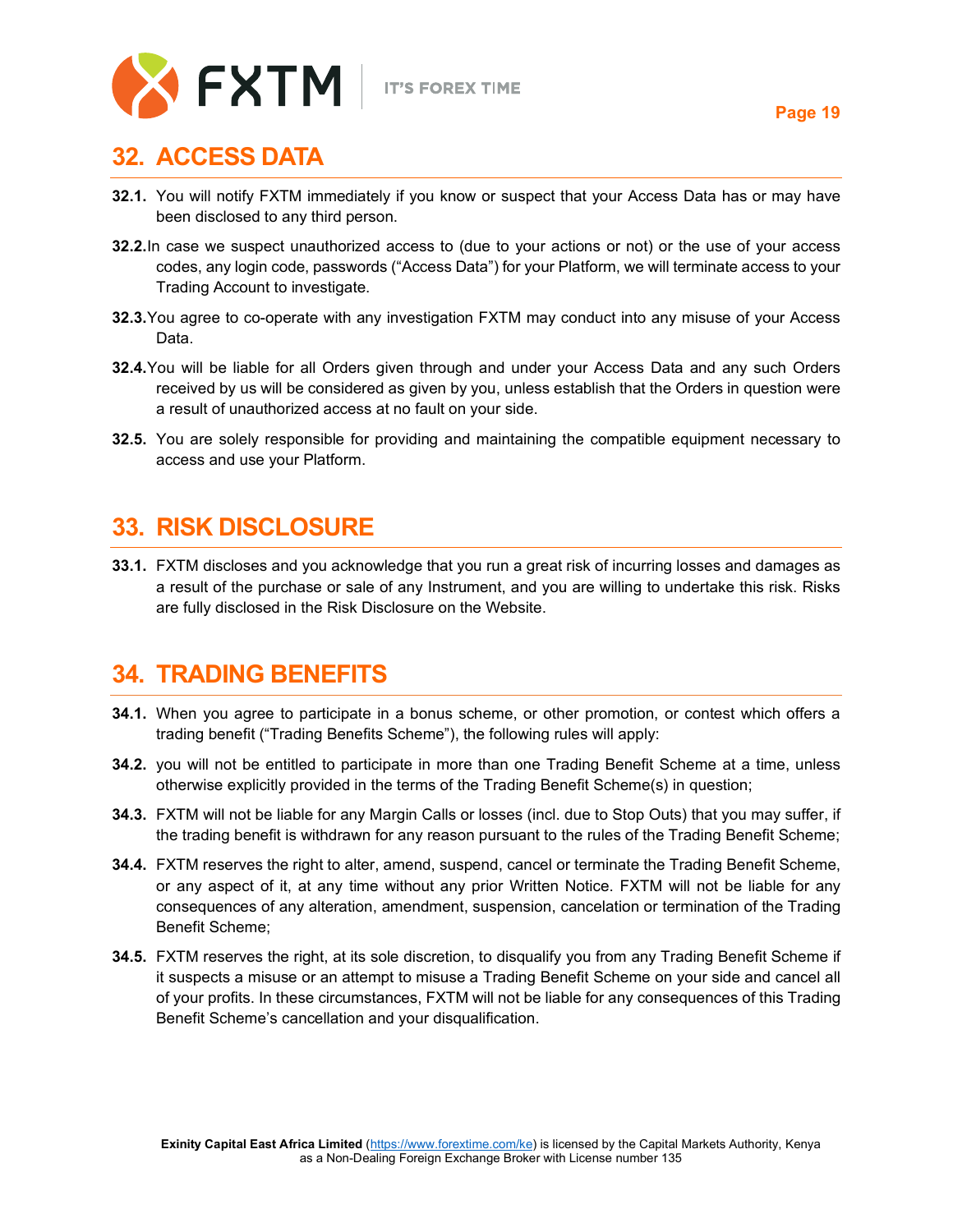

## <span id="page-20-0"></span>**35. SWAP-FREE ACCOUNT**

**35.1.** The rules on swap-free accounts can be found on the Website.

## <span id="page-20-1"></span>**36. MARKET ABUSE**

**36.1.** You will not arrange or execute or place an Open Position, or Order that contravenes any law or regulatory rules in relation to Market Abuse. You will find more rules about how we will proceed if we suspect a case of Market Abuse on your side in the relevant Terms of Business.

## <span id="page-20-2"></span>**37. CORPORATE ACTIONS**

**37.1.** When you trade stocks, CFDs on stocks and Indices, we may (but have no obligation to) reflect the corporate actions that apply to these Instruments. You will find more rules about corporate actions in the relevant Terms of Business.

## <span id="page-20-3"></span>**38. SECURITY INTEREST**

- **38.1.** In order to ensure your compliance with the Operative Agreements, you grant us a first fixed charge on, a general lien over, and a right of set-off in respect of all stocks held on or due to be delivered to your Trading Account by us on your behalf and for your benefit ("Security"). You appoint us as your agent to take any actions necessary to perfect this Security.
- **38.2.** If you fail to comply with any provisions of the Operative Agreements, the Security will be enforceable against you by FXTM. We may, accordingly, while acting in good faith, without any notice to you, cancel, close out or reverse any stock Transaction we have entered into for your benefit and on your behalf, and sell or otherwise dispose of any stocks subject to Security at any available price.
- **38.3.** We will apply the proceeds of disposing stocks subject to Security (net of costs) towards your liabilities to us and will pay you the remaining balance, if any. If these proceeds do not discharge all of your liabilities to us, then you will remain liable for the difference.

## <span id="page-20-4"></span>**39. ASSIGNMENT AND THIRD PARTIES**

- **39.1.** FXTM has the right, subject to the Applicable Regulations and with Written Notice, to assign any and all of its rights or obligation under the Operative Agreements to another regulated or non-regulated third party.
- **39.2.**You acknowledge that FXTM may arrange for an Order to be executed with or through a third-party which may be an unaffiliated company, or an Affiliate of FXTM.
- **39.3.**You accept that, to the degree allowed by the Applicable Regulations, some of the Services may be outsourced to agents, Affiliates or service providers of FXTM.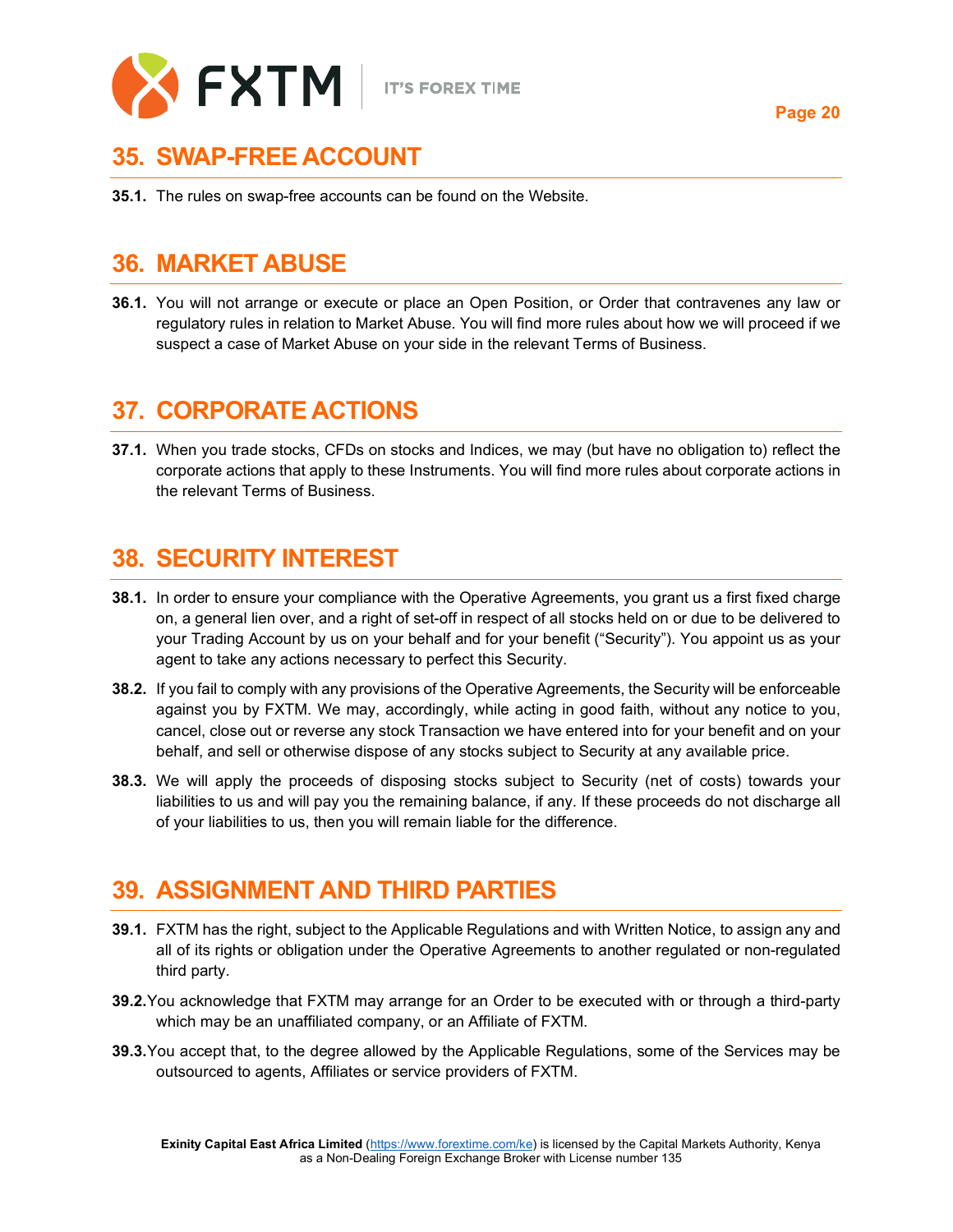

**39.4.** Any authority granted by you to FXTM, or any limitation of liability of FXTM, will also extend to include the grant of authority to and limitation of liability of its Affiliates, agents and any service providers.

#### <span id="page-21-0"></span>**40. CONFIRMATIONS**

- **40.1.** Information on your Transactions, Trading Account and confirmations will be sent to your e-mail address on record or communicated via MyFXTM.
- **40.2.**It is your responsibility to inform us of any change to your email, the non-receipt of a confirmation, or whether any confirmations are incorrect before settlement of your Transaction occurs.
- **40.3.**If you have a reason to believe that the confirmation is inconsistent or if you do not receive any confirmation (though the Transaction was made), you should contact us.
- **40.4.** Confirmations will, in the absence of manifest error, be deemed conclusive unless you notify FXTM in writing to the contrary within two (2) Business Days following the day of receipt of the said confirmation with error.

## <span id="page-21-1"></span>**41. TAX FILINGS AND OTHER LEVIES**

**41.1.** You are solely responsible for all tax filings, returns and reports on any Transactions which is relevant to any authority, whether governmental or otherwise, and for payment of all taxes (including any transfer or value added taxes), arising in connection with any Transaction.

#### <span id="page-21-2"></span>**42. GOVERNING LAW AND JURISDICTION**

- **42.1.** This Agreement will be governed by and construed in accordance with the laws of the Republic of Kenya.
- **42.2.** In the event of a dispute arising out of or relating to the Operative Agreements, you irrevocably agree to first seek settlement of that dispute with FXTM under the Regulations for Non-Trading Operations or in accordance with the Complaints Management Policy, respectively.
- **42.3.** Any the dispute is not satisfactorily settled in accordance with the Clause 42.2 above, then either party to the Agreement may commence proceedings in accordance with Clause 42.4 below.
- **42.4.** With respect to any proceedings, you irrevocably:
	- **(a)** agree that the courts of the Republic of Kenya will have exclusive jurisdiction to settle any disputes in connection with the Agreement;
	- **(b)** submit to the jurisdiction of the courts of the Republic of Kenya;
	- **(c)** waives your right to any objection which you may have at any time to the filing of any legal cases in any such courts;
	- **(d)** agree not to claim that such proceedings have been brought in an inconvenient forum or that such court does not have jurisdiction over you.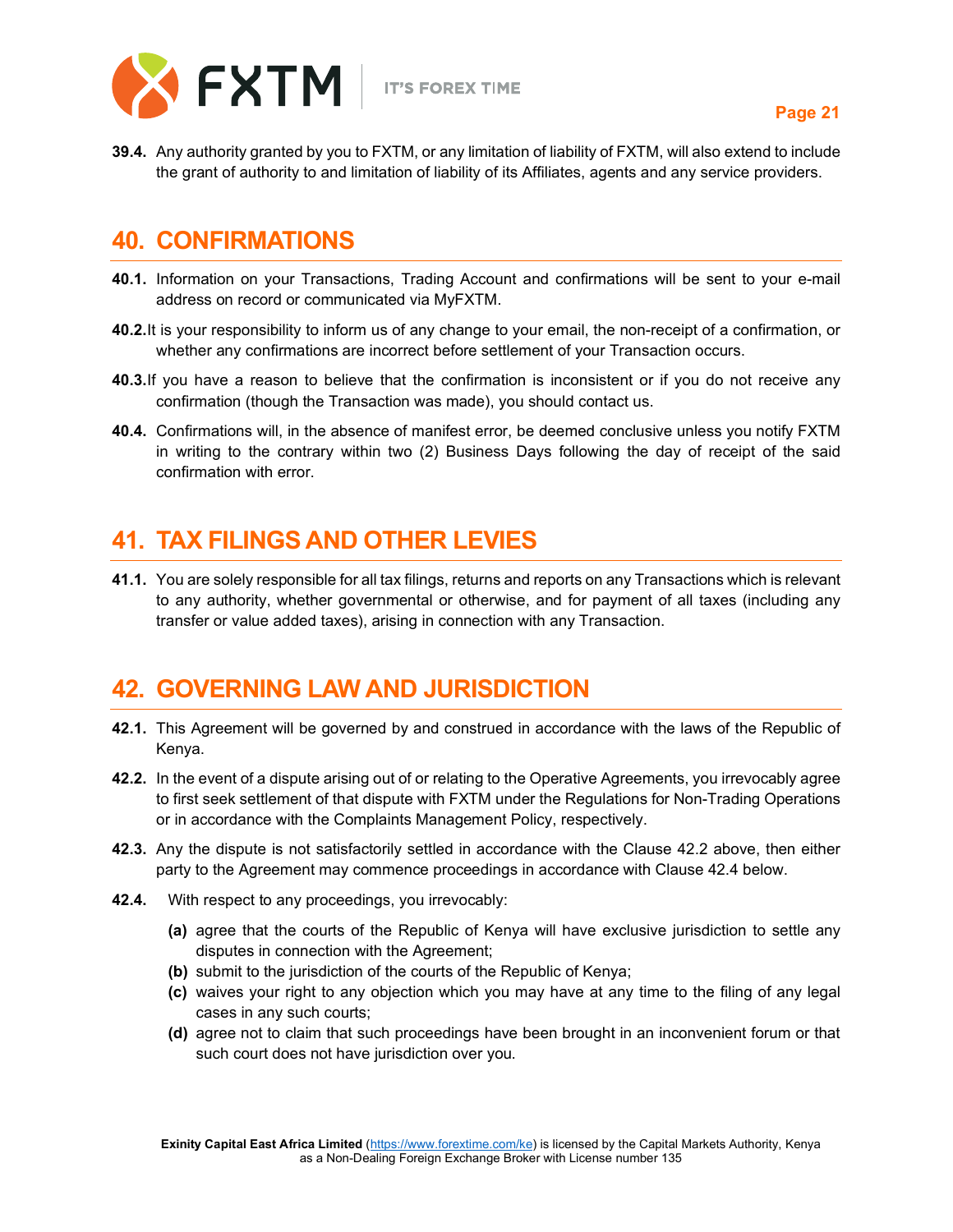

- **42.5.**You irrevocably waive to the fullest extent permitted by law, with respect to you and your revenues and assets, all immunity from:
	- **(a)** jurisdiction of any courts or arbitral proceedings;
	- **(b)** relief by way of injunction, orders for specific performance, or for recovery of property;
	- **(c)** attachment of your assets (whether obtained before or after judgment or award); and
	- **(d)** the execution or enforcement of any judgment to which you or your revenues or assets might otherwise be the subject matter in any proceedings in arbitration or in courts.

#### <span id="page-22-0"></span>**43. MISCELLANEOUS**

- **43.1.** In the event of a negative Balance in your Trading Account, we will not file a claim against you for that amount, unless it is as a result of your illicit activities.
- **43.2.** You agree that time shall be of the essence in the Operative Agreements.
- **43.3.** If any term of the Operative Agreements (or any part of any term) will be held by a tribunal or court to be unenforceable for any reason then such term will, to that extent, be deemed severable and not form part of the Operative Agreements, but the enforceability of the remainder of Operative Agreements will not be affected.
- **43.4.** FXTM's official language is English, and you should always read and refer to the main Website for all information and disclosures about FXTM and its activities in English. If any translation or information is provided in languages other than English, it is for informational purposes only and do not bind FXTM or have any legal effect whatsoever.

#### <span id="page-22-1"></span>**44. ACKNOWLEDGMENT FOR MARKET DATA PURPOSES**

- **44.1.** By executing this Agreement, you (known as "Subscriber" in the NASDAQ Global Subscriber Agreement) agree:
	- **(a)** that you have read and agree to be bound by the NASDAQ Global Subscriber Agreement, a copy of which is attached hereto;
	- **(b)** that [FXTM] as Distributor is not an agent of NASDAQ and is not authorized to add to or delete from the NASDAQ Global Subscriber Agreement and is not authorized to modify any provision of the NASDAQ Global Subscriber Agreement; and
	- **(c)** that no provision has been added to or deleted from the NASDAQ Global Subscriber Agreement and that no modifications have been made to it. Both [you] as the Subscriber and the person executing on behalf of the Subscriber warrant that the Subscriber is legally able to undertake the obligations set forth in and the signatory is duly authorized to bind the Subscriber to the NASDAQ Global Subscriber Agreement.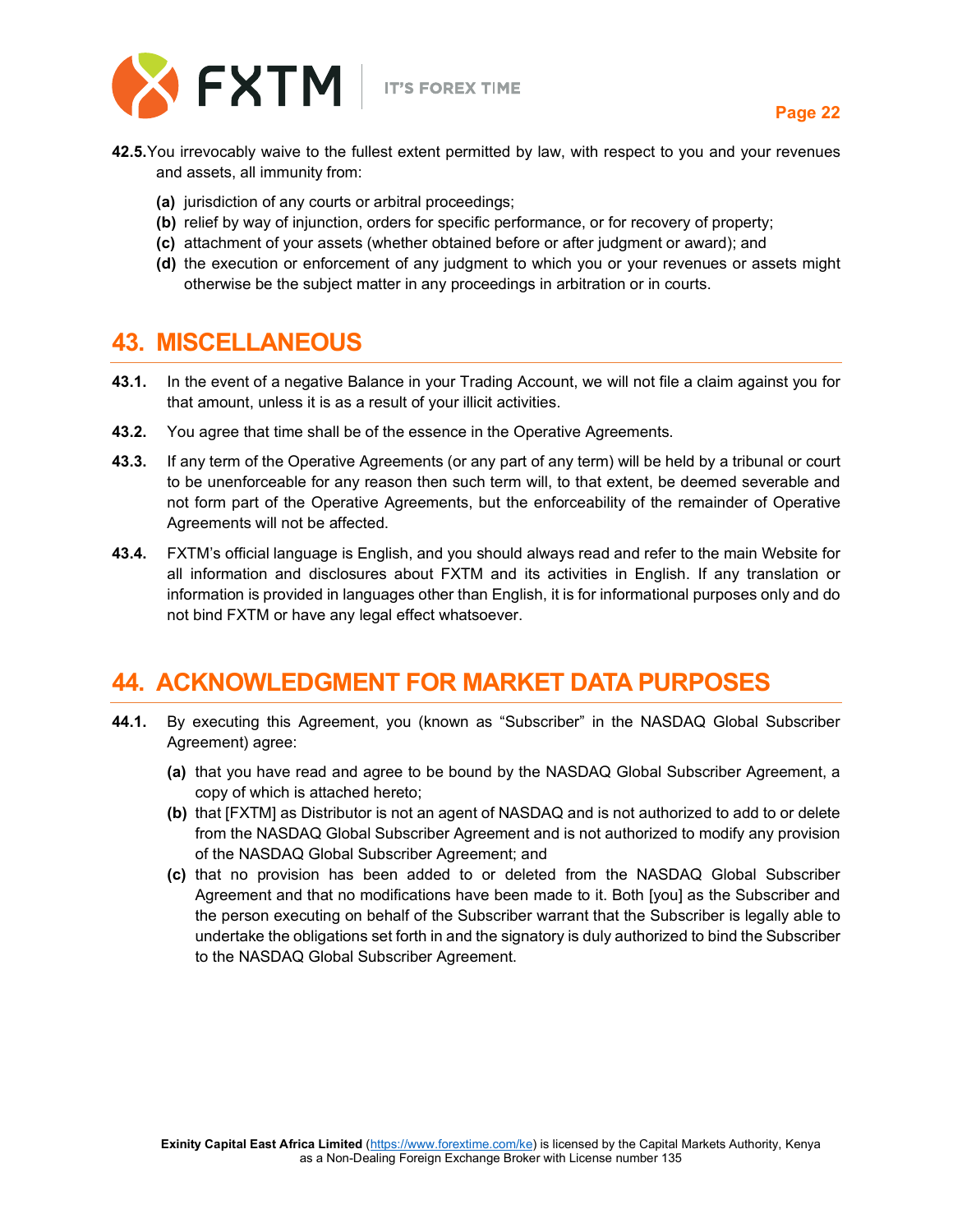



## <span id="page-23-0"></span>A. **APPENDIX A: Interpretation of Terms**

I. In the Operative Agreements, the words shall have the following meaning:

**"Abnormal Market Conditions"** include low liquidity in the market, rapid price movements in the market, considerable breaks in the Quotes Flow in MyFXTM, fast price movements; and large Price Gaps.

**"Affiliate"** will mean in relation to FXTM, any entity controlled directly or indirectly by FXTM, any entity that controls directly or indirectly FXTM, or any entity directly or indirectly under common control with FXTM.

**"Applicable Regulations"** means the Capital Markets Act (Cap 485A of the Laws of Kenya), relevant regulations, circulars, guidelines and Directives of the Capital Markets Authority and any other applicable laws of Kenya, as amended from time to time.

**"Ask"** will mean the higher price in the Quote being the price at which the Client may buy.

**"Balance"** will mean the total financial result of all Completed Transactions and depositing/withdrawal operations on the Trading Account.

**"Bid"** will mean the lower price in the Quote being the price at which the Client may sell.

**"Business Day"** will mean any day between Monday and Friday, inclusive, other than the 25th of December, or the 1st of January or any other holiday announced by FXTM on its Website.

**"Clearly Erroneous Order"** an order at a price substantially different from the prevailing market for any given Instrument on a trading day or outside the traded range for any given tradeable Instrument for a particular moment in time that may be in question.

**"Contract Specifications"** will mean principal trading terms for each Instrument, displayed on FXTM's Website under the section with the same name.

**"Equity"** shall mean: Balance + Floating Profit - Floating Loss.

**"Floating Profit/Loss"** will mean current profit/loss on Open Positions calculated at the current Quotes.

**"Gapping"** happens when the price of an instrument or asset opens above or below the previous day's close with no trading activity in between.

**"Hedged Margin"** will mean the margin required to open and maintain Matched Positions. The details for each Instrument are in the Contract Specifications.

**"Illicit Profit"** will mean profit which has been generated as a result of an Event of Default and/or during Abnormal Market Conditions.

"**Initial Margin"** will mean the margin required to start an Open Position.

**"Instrument"** will mean CFDs on various underlying assets and stocks. The full list of Instruments currently offered by FXTM can be found on the Website.

**"Leverage"** will mean a ratio (e.g., 1:20, 1:25, 1:40, 1:50, 1:100, 1:200, 1:500, 1:1000, 1:2000 and etc.) in respect of Transaction size and Initial Margin. 1:100 ratio means that in order to open a Position, the Initial Margin is one hundred times less than Transaction Size.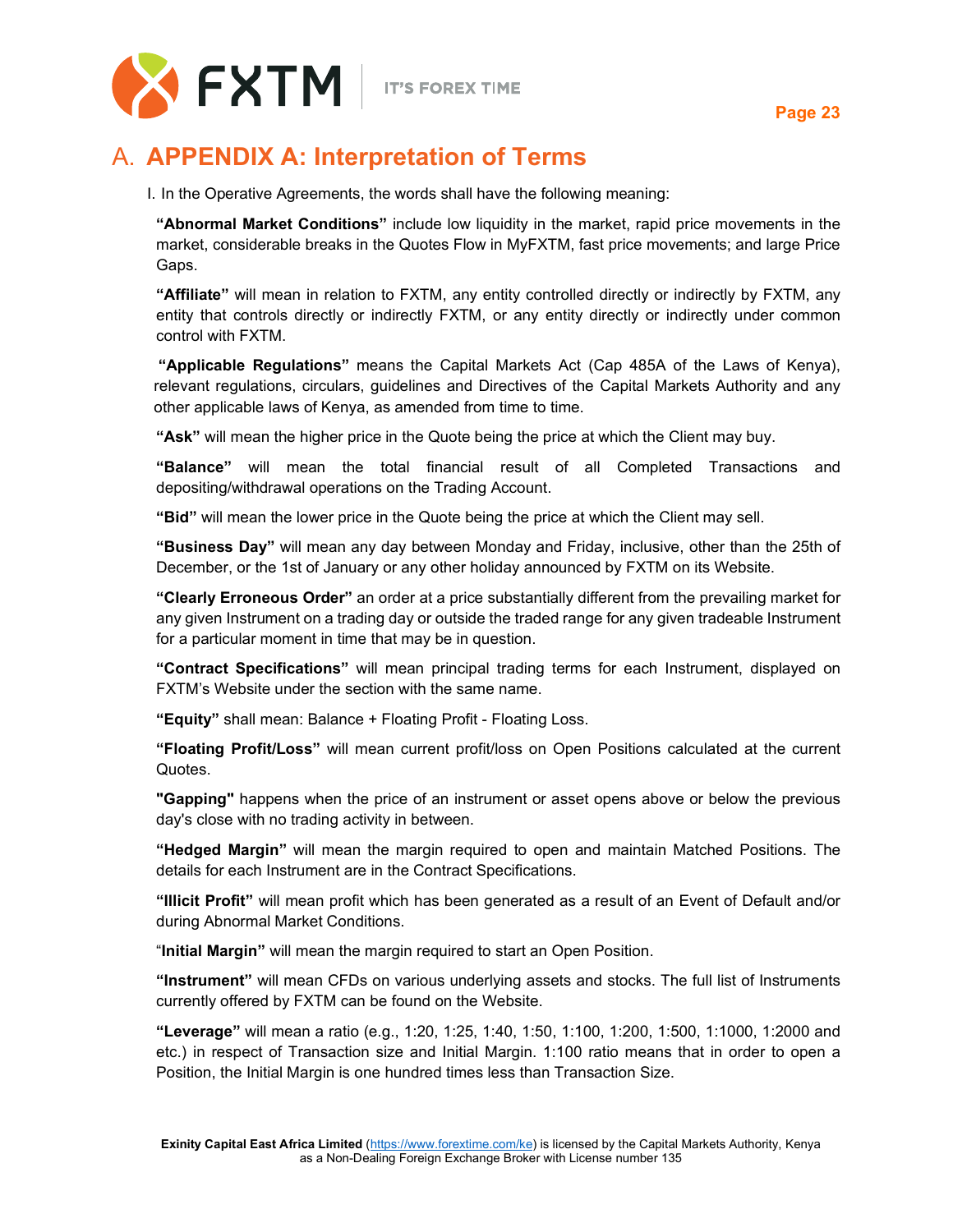



**"Long Position"** will mean a buy position that appreciates in value if market prices increase.

**"Margin Call"** will mean the term for when Equity on your Trading Account drops below your margin requirement and your Open Position are at risk of being automatically closed. To prevent automatic closure of your Open Position you can add funds to increase your Equity or close some of your Open Position to reduce the margin requirements.

"**Margin Level"** will mean the correlation between Equity and the Necessary Margin shown as a percentage.

**"Market Abuse"** will mean any dishonest behavior related to trading as described in the Applicable Regulations.

**"Market Data"** will mean information that we or any third-party service provider provide to you in connection with your use of our Services.

**"Market Opening"** will mean the time at which the market opens after weekends, holidays or trading session time gaps.

**"Market Order"** is a type of Order that executes at the best available price on the market, so it generally executes immediately during trading hours.

**"Market Snapshot"** will mean Quotes for instruments at a particular moment in time.

**"Matched Positions"** will mean Long and Short Positions of the same Transaction size opened on the Trading Account for the same Instrument.

**"MyFXTM"** will mean the client's official private and personal space and gateway to the Services including but not limited to any trading and/or non-trading activity.

**"Necessary Margin"** will mean the margin required by FXTM to maintain Open Positions.

"**Non-Professional User**" will mean any natural person who receives market data solely for his/her personal, non-business use and who is not classified as a "securities professional" under Applicable Regulations.

**"Open Position"** will mean a Long Position or a Short Position which is not a Completed Transaction.

**"Order"** will mean an instruction from the Client to FXTM to open or close a position when the price reaches the amount indicated in the Order and includes Market Order, Stop Loss and Take Profit orders.

**"Platform"** will mean all programs and technical facilities which provide real-time Quotes and allow Transactions to be made, Orders to be placed/modified/deleted/executed and calculate all mutual obligations between the client and FXTM.

**"Position"** means expression of a market commitment, or exposure, held by a trader.

**"Price Gap"** will mean the following: the current Quote Bid is higher than the Ask of the previous Quote; or the current Quote Ask is lower than the Bid of the previous Quote.

**"Politically Exposed Person" or "PEP"** will mean someone who currently or in the last 12 months belonged to a political entity or governmental body in any country; this extends to the immediate family members and close associates of such a person**.**

**"Quote"** will mean the information of the current price for a specific Instrument, in the form of the Bid and Ask prices.

**"Quotes Flow"** will mean the stream of Quotes in the Platform for each Instrument.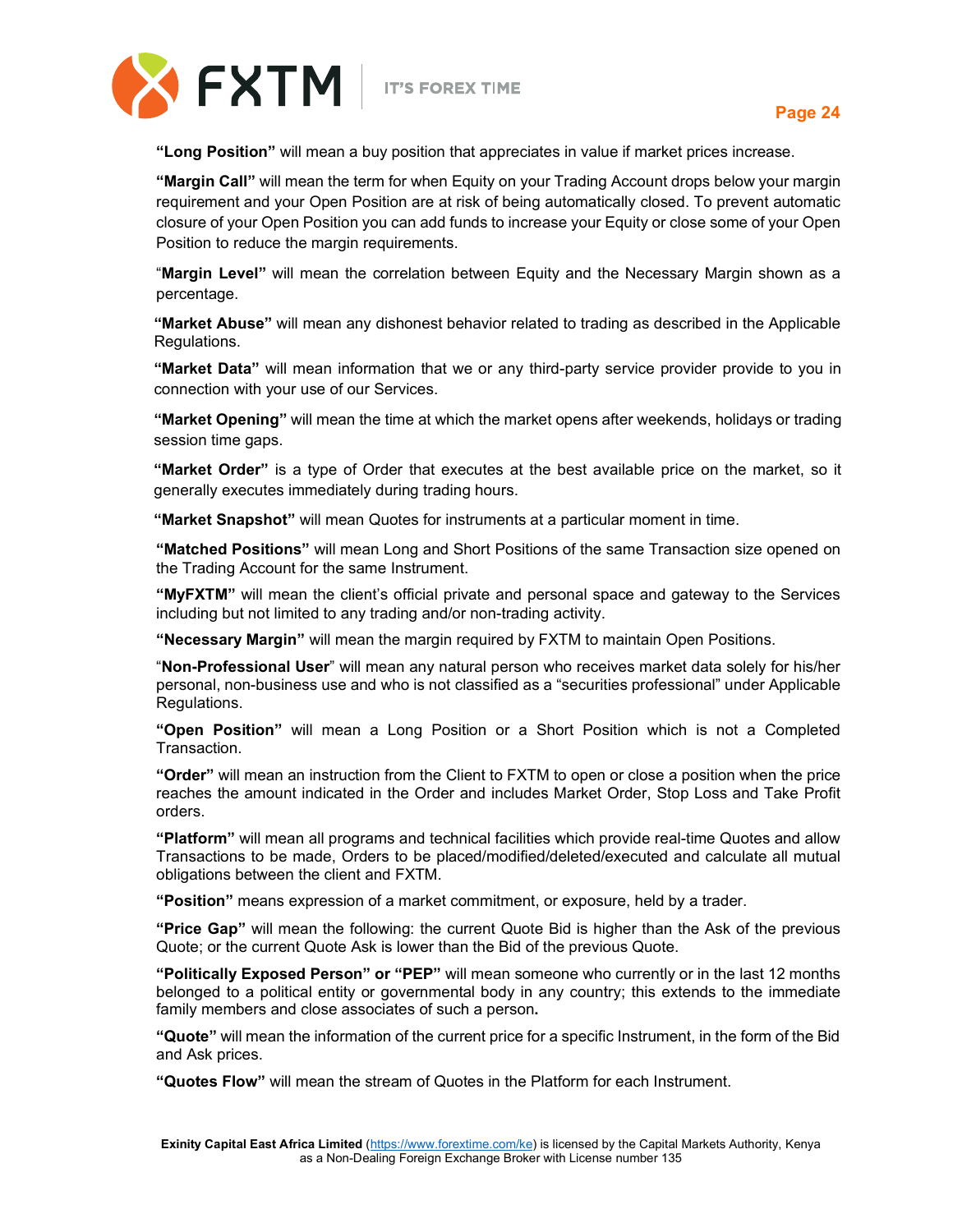



**"Server"** will mean the MetaTrader Server program used to execute the client's instructions, to provide trading information in real-time mode.

**"Short Position"** will mean a sell position that appreciates in value if market prices fall.

**"Slippage"** happens when a Market Order is executed, or a Stop Loss closes the Position at a different rate than set in the Order due to high volatility of the Instrument.

**"Spread"** will mean the difference between Ask and Bid.

"**Stop Limit**" will mean either an order to place a place a buy or sell limit Order at specified level if the future ask or bid price reaches the value indicated in the Order.

"**Stop Loss**" is an Order used to limit risk, by automatically closing the client's Open Position once it reaches a certain level of loss predefined by the client.

"**Stop Out"** is an instruction to close the client's Open Position without the consent of the client or any prior notice in a case of insufficient funds required for maintaining Open Positions.

**"Take Profit**" is an Order to close an Open Position once it reaches a certain level of profit or better predefined by the client.

**"Trading Account"** will mean the unique personified registration system of all completed Transactions, Open Positions, Orders and deposit/withdrawal transactions in the Platform.

**"Transaction"** will mean any contract entered into or executed by the client or on behalf of the client arising under the Operative Agreement.

**"Website"** shall mean the FXTM's website at [www.forextime.com](http://www.forextime.com/) or such other website as FXTM may maintain from time to time for access by clients.

- II. All references to a statutory provision include references to:
	- **(a)** any statutory modification, consolidation or reenactment of it, whether before or after the date of the Operative Agreements, for the time being in force;
	- **(b)** all statutory instruments or orders made pursuant to it; and
	- **(c)** any statutory provision of which that statutory provision is a re‐enactment or modification.
- III. All references to "includes," "including," "including but not limited to," "including without limitation" and words or phrases of similar import will be deemed to have the same meaning and the words "includes(s)" and "including" will not be deemed to be terms of limitation but rather be deemed to be followed by the words "without limitation."
- IV. Words denoting the singular include the plural and vice versa; words denoting any gender include all genders; and words denoting persons include individuals, corporations, partnerships, other unincorporated bodies and all other legal entities.
- V. Unless otherwise stated, a reference to a clause, subpara, party or an annex is a reference to a clause, subpara in, or a party or an annex to, this Agreement. The clause headings are inserted for ease of reference only and do not affect the construction of the terms of this Agreement. All annexes referred to herein form an integral part of this Agreement.
- VI. In the event of any conflict between this Agreement and any other agreements, annexes or ancillary documents referred to in this Agreement, the order of precedence for the purpose of construction shall be:
	- (a) this Agreement;
	- (b) Terms of Business;
	- (c) other Operative Agreements;